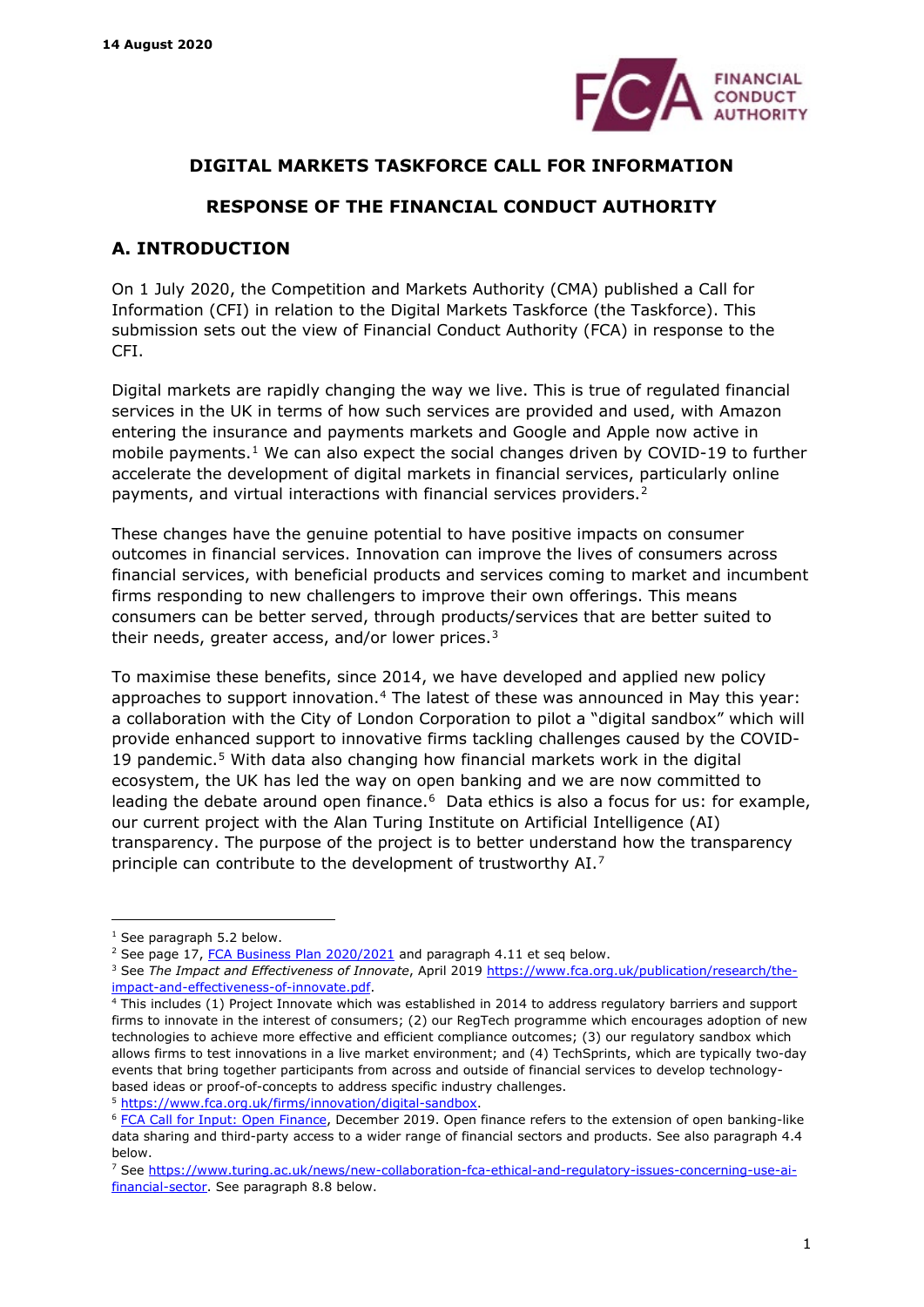<span id="page-1-8"></span>At the same time, we are cognisant of the challenges posed by digital markets - one of our business priorities for 2020/2021, for example, is to deliver fair value in a digital age $8$  – and we share the concerns of the Furman Review $9$  and the CMA in its market study on online platforms and digital advertising.<sup>[10](#page-1-2)</sup> We agree that issues around data, in particular, can lead to the distortion of competition and poor consumer outcomes in financial services. Sophisticated data storage, data management and AI techniques, along with unrivalled amounts of data, are likely to give large platforms a competitive advantage if they choose to enter and/or expand in financial services. Incumbent financial services providers and start-ups might find it difficult or impossible to match these skills and resources to compete effectively. Moreover, whilst use of vast amounts of data and combining financial and non-financial data may improve access to financial services for some vulnerable consumers, $11$  it may also pose exclusionary risks from some of these services (or risk worsening existing exclusion). For example, in insurance, data availability may reduce the scope for pooling of risks across consumers, and can lead to significant reductions in access to insurance products at affordable prices for consumers deemed "higher risk".[12](#page-1-4) 

<span id="page-1-9"></span>Moreover, the pace of digitalisation poses challenges to existing regulatory frameworks established in an analogue age. The ability to regulate online financial promotions is a prime illustration of this. For example, the FCA's Chairman, Charles Randell has stated there is need for a framework to stop social media platforms and search engines from undertaking promoting unsuitable investments, including scams, to ordinary retail consumers.[13](#page-1-5) 

Against this background, we welcome and support the proposals for a pro-competitive regime as set out in the CFI.<sup>[14](#page-1-6)</sup> We believe this forward-looking approach will make a necessary contribution to the protection and promotion of digital competition in the UK – and that it should, in principle, apply to the financial services sector.

However, an effective and flexible approach is essential, with further and detailed consideration given to the interplay between the new approach and the existing/any proposed regulatory framework within financial services.[15](#page-1-7) Failure to explore the relationship between "the established" and "the new" risks (1) unnecessary duplication; (2) inconsistency; and (3) a disproportionate regulatory burden that may chill innovation and harm all UK business, competition and consumers.

<span id="page-1-0"></span><sup>&</sup>lt;sup>8</sup> See page 17, FCA Business Plan 2020/2021 at footnote 2 above.

<span id="page-1-1"></span><sup>&</sup>lt;sup>9</sup> [Unlocking digital competition: Report of the Digital Competition Expert Panel,](https://assets.publishing.service.gov.uk/government/uploads/system/uploads/attachment_data/file/785547/unlocking_digital_competition_furman_review_web.pdf) March 2019.

<span id="page-1-2"></span><sup>&</sup>lt;sup>10</sup> [CMA's market study into online platforms and digital advertising,](https://assets.publishing.service.gov.uk/media/5efc57ed3a6f4023d242ed56/Final_report_1_July_2020_.pdf) 1 July 2020.

<span id="page-1-3"></span><sup>&</sup>lt;sup>11</sup> Larger and less conventional amounts of data may help address "thin files" (where there may not be enough information on a file for a provider to make a lending decision) in credit markets.

<span id="page-1-5"></span><span id="page-1-4"></span><sup>&</sup>lt;sup>12</sup> See paragraph 5.3 and 5.4 below.<br><sup>13</sup> See our response to Question 12 below.

<span id="page-1-6"></span><sup>&</sup>lt;sup>14</sup> We also note that Taskforce intends to pay close attention to similar proposals coming from the European Commission, including forward-looking rules covering large online platforms acting as "gatekeepers". See the European Commission's proposals for [the Digital Services package,](https://ec.europa.eu/digital-single-market/en/digital-services-act-package) June 2020.

<span id="page-1-7"></span><sup>&</sup>lt;sup>15</sup> The financial services sector has an existing and extensive regulatory regime which has developed over many years. The activities we regulate are commonly referred to as being within the "FCA perimeter"; they are set out in legislation and we report on them annually (see our [first Annual Perimeter Report\)](https://www.fca.org.uk/news/press-releases/fca-publishes-first-annual-report-perimeter). Moreover, this regime governing "regulated activity" is not the only basis for our regulatory responsibilities. Other UK and EU legislation is also relevant, including, but not limited to, our concurrent competition law powers, acting as the UK's listing authority, the market abuse regime, the payment services regulations, the financial promotions regime, and enforcing certain provisions of the Consumer Credit Act 1974. Depending on the circumstances, there may be other consumer protection legislation or other legal duties, such as contract terms or fiduciary duties, which apply.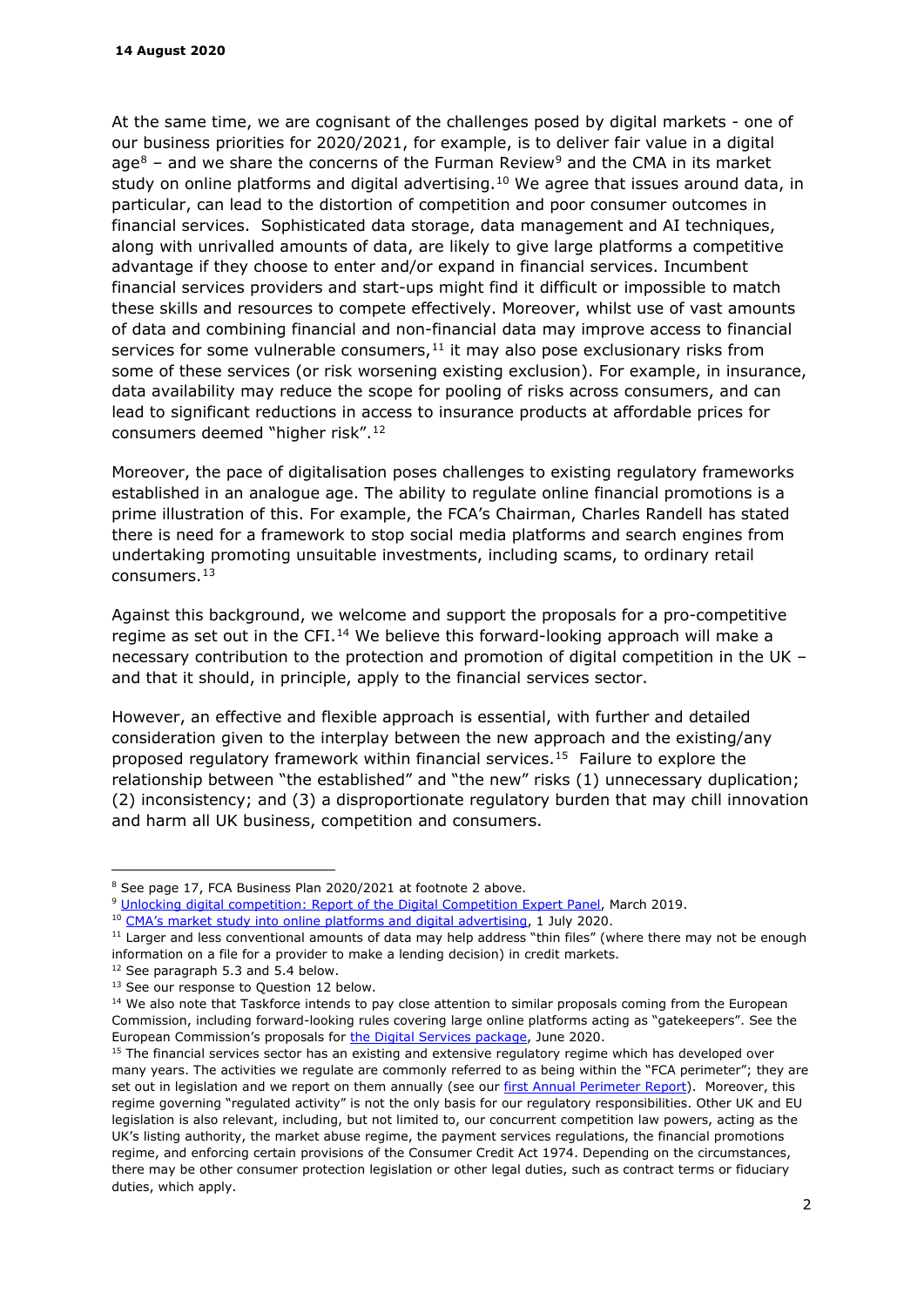It is also imperative to understand what principles should underpin the new regime. Once those principles are in place, the mechanism for delivering on those principles can be properly considered, i.e. whether a code of conduct should be based on compliance with rules or should be focused on outcomes.<sup>[16](#page-2-0)</sup> It will also be necessary to create the appropriate architecture around the new regime in terms of how it will be monitored and enforced – the CFI does not appear to explore this in detail. This framework is equally as important as the nature of any "remedies" that may be imposed to provide consistency, certainty and deterrence. Many of the FCA's powers are enshrined in statute e.g. the power to impose financial penalties. Without a statutory basis for key elements of the framework, enforcement may be challenging.[17](#page-2-1) We suggest that a national, cross-sector strategy will be necessary now to explore an intended framework with input from Government and a triangulation of the relevant sectoral, data protection and competition authorities. We encourage the Taskforce to give early consideration to this issue, as well as to the questions posed by the CFI.

We welcome the opportunity to discuss this further with you. We look forward to sharing knowledge and expertise to support the role of the Taskforce and ultimately to improve outcomes for consumers.

# **B. RESPONSE TO CFI QUESTIONS**

# **Scope of the new approach**

# **Question 1**

*What are the appropriate criteria to use when assessing whether a firm has Strategic Market Status (SMS) and why? In particular:* 

- *The Furman Review refers to 'significant market power,' 'strategic bottleneck', 'gateway', 'relative market power' and 'economic dependence':* 
	- o *How should these terms be interpreted?*
	- o *How do they relate to each other?*
	- o *What role, if any, should each concept play in the SMS criteria?*
- *Which, if any, existing or proposed legal and regulatory regimes, such as the significant market power regime in telecoms, could be used as a starting point for these criteria?*
- *What evidence could be used when assessing whether the criteria have been met*?
- 1.1 We agree with the approach set out in the Furman Review that a key feature of digital platform markets, and a criterion to be considered in relation to SMS, is the strong network effects that many exhibit.<sup>[18](#page-2-2)</sup> We see this in the financial services sector with firms that have features similar to digital platforms, for example wholesale financial markets infrastructure firms, such as trading venues (e.g. stock

<span id="page-2-0"></span><sup>&</sup>lt;sup>16</sup> See the response to Question 2 below.<br><sup>17</sup> See the response to Question 11 below.

<span id="page-2-2"></span><span id="page-2-1"></span><sup>18</sup> See paragraph 1.80.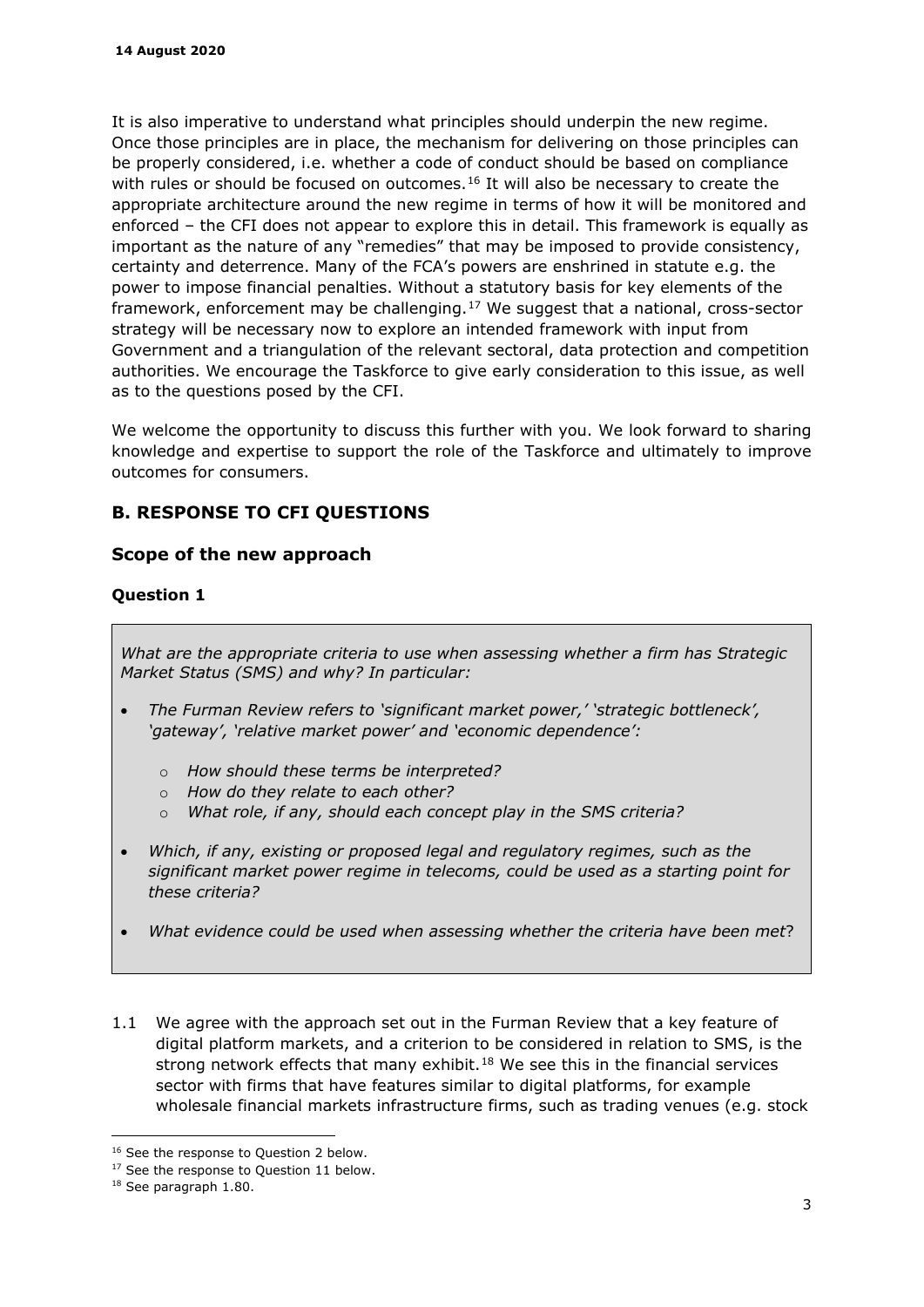markets) and clearing houses. They share similar features to platforms such as Google and Facebook, whereby we see the existence and entrenchment of network effects<sup>[19](#page-3-0)</sup> and large economies of scale and scope.

- 1.2 We also recognise the challenges of creating a consistent and coherent regime to assess and tackle innovative digital platforms. We accept, as set out in the Furman Review, that the "Significant Market Power" regime in the communications sector may be a good starting point for assessing "Strategic Market Status" (SMS).<sup>[20](#page-3-1)</sup> We therefore make no additional comment on the definition of market power for the purposes of defining certain platforms<sup>[21](#page-3-2)</sup> as having SMS.
- <span id="page-3-5"></span>1.3 That said, our view is that the regulation of financial services may provide some useful examples to draw upon when considering the framework for the SMS regime. Turning to designation in particular, we have similar processes within financial services that, whilst not necessarily focusing on economic dependence, may have some useful elements that the Taskforce may wish to consider in designing the SMS regime. For example, certain investment firms that are deemed to present significant risks to the stability of the financial system are subject to prudential supervision by the Prudential Regulation Authority (PRA) and the PRA has to determine whether a particular firm should be designated for prudential regulation by it. The procedure for designation includes consultation with the FCA.[22](#page-3-3)
- 1.4 The CMA may also be interested in the framework for "globally systemic important banks" (G-SIBs).[23](#page-3-4) The assessment methodology for G-SIBs is an indicator-based approach comprising five broad categories: size (calculated according to an indicator-based measurement approach), interconnectedness, lack of readily available substitutes or financial institution infrastructure, global (crossjurisdictional) activity and complexity. Banks are designated as G-SIBs based on these indicators and supervisory judgement.

<span id="page-3-0"></span><sup>19</sup> We note that "*significant direct or indirect network effects*" were identified in the Furman Review as being relevant to an SMS designation, although it is not clear how significance may be measured. See paragraph 2.115 of the Furman Review.

<sup>&</sup>lt;sup>20</sup> See paragraph 2.117.

<span id="page-3-2"></span><span id="page-3-1"></span><sup>&</sup>lt;sup>21</sup> We consider the scope of the new regime must take into account how digital platforms are themselves defined. See further paragraph [9.1](#page-18-0) below. In this context, we note the reference at paragraph 1.28 of the Furman Review to what it describes as a "*helpful*" definition of online platforms, namely that they "*share key characteristics including the use of information and communication technologies to facilitate interactions (including commercial transactions) between users, collection and use of data about these interactions, and network effects which make the use of the platforms with most users most valuable to other users"*.<br><sup>22</sup> [https://www.bankofengland.co.uk/-/media/boe/files/prudential-regulation/statement-of-](https://www.bankofengland.co.uk/-/media/boe/files/prudential-regulation/statement-of-policy/2013/designation-of-investment-firms-for-prudential-supervision-by-the-pra)

<span id="page-3-3"></span>[policy/2013/designation-of-investment-firms-for-prudential-supervision-by-the-pra.](https://www.bankofengland.co.uk/-/media/boe/files/prudential-regulation/statement-of-policy/2013/designation-of-investment-firms-for-prudential-supervision-by-the-pra) 23 [https://www.bis.org/publ/bcbs255.htm.](https://www.bis.org/publ/bcbs255.htm)

<span id="page-3-4"></span>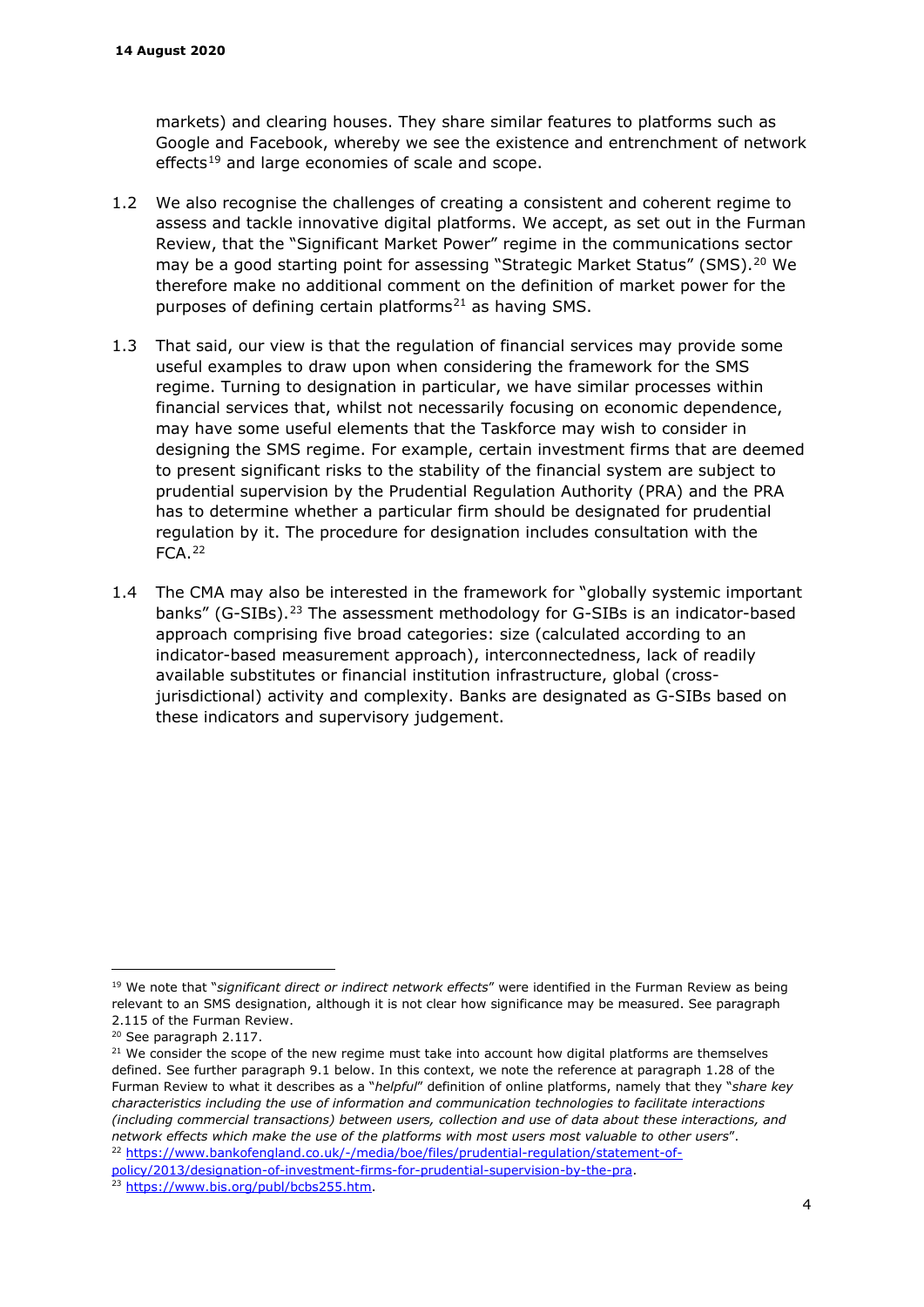# **Question 2**

*What implications should follow when a firm is designated as having SMS? For example:* 

- *Should a SMS designation enable remedies beyond a code of conduct to be deployed?*
- *Should SMS status apply to the corporate group as a whole?*
- *Should the implications of SMS status be confined to a subset of a firm's activities (in line with the market study's recommendation regarding core and adjacent markets)?*
- 2.1 We consider that a sensible starting point for any regulatory regime is the objectives that underpin it. For example, Parliament has given us a single strategic objective as a financial services regulator, to ensure the relevant markets function well. We also have three operational objectives to advance: to secure an appropriate degree of protection for consumers; to protect and enhance the integrity of the UK financial system; and to promote effective competition in consumers' interests.<sup>[24](#page-4-0)</sup> Put simply, and as set out in our Mission,<sup>[25](#page-4-1)</sup> as a public body our aim is to serve the public interest by improving the way financial markets work and how firms conduct their business. By doing this, we provide benefit to individuals, businesses, the economy, and so the public as a whole. This establishes a clear framework on which our regulatory regime is built.
- 2.2 It is important, therefore, that the purpose and objectives of the SMS regime are considered carefully ahead of designing a forward-looking approach that can deliver. Once that had been done, it leads to a series of questions. Should the regime have a focus on compliance by SMS platforms with rules set out in a code of conduct, or should the focus be more prescriptive in terms of delivering a set of outcomes by which the effectiveness of the regime can be assessed? If so, what are those outcomes?<sup>[26](#page-4-2)</sup> These are the issues that we have been grappling with in our sector. We are adopting a more outcomes-based approach to our work, so that we bring about a shift in focus – both internally and in the industry – from narrow rules-based compliance to a focus on delivering the outcomes we want for the users of financial services.<sup>27</sup> As important will also be a framework for monitoring and enforcing the regulatory regime that is in place, irrespective of the form it takes. The FCA welcomes further discussion with the Taskforce on all these elements.
- 2.3 As a more general point, careful thought should be given to the implications of an SMS designation: too little by way of remedies may be ineffective; while too much risks hampering innovation. For example, if the larger players are key

<span id="page-4-0"></span><sup>24</sup> Financial Services and Markets Act 2000 as amended.<br><sup>25</sup> [https://www.fca.org.uk/publication/corporate/our-mission-2017.pdf,](https://www.fca.org.uk/publication/corporate/our-mission-2017.pdf) at page 5.<br><sup>26</sup> See a speech by Christopher Woolard, 21 October 2019, Regulation in a Changin

<span id="page-4-1"></span>

<span id="page-4-3"></span><span id="page-4-2"></span>[https://www.fca.org.uk/news/speeches/regulation-changing-world.](https://www.fca.org.uk/news/speeches/regulation-changing-world)<br><sup>27</sup> See FCA Business Plan 2020/2021 (at footnote 2 above) and our recent [Sector Views 2020.](https://www.fca.org.uk/publications/corporate-documents/sector-views-published-february-2020)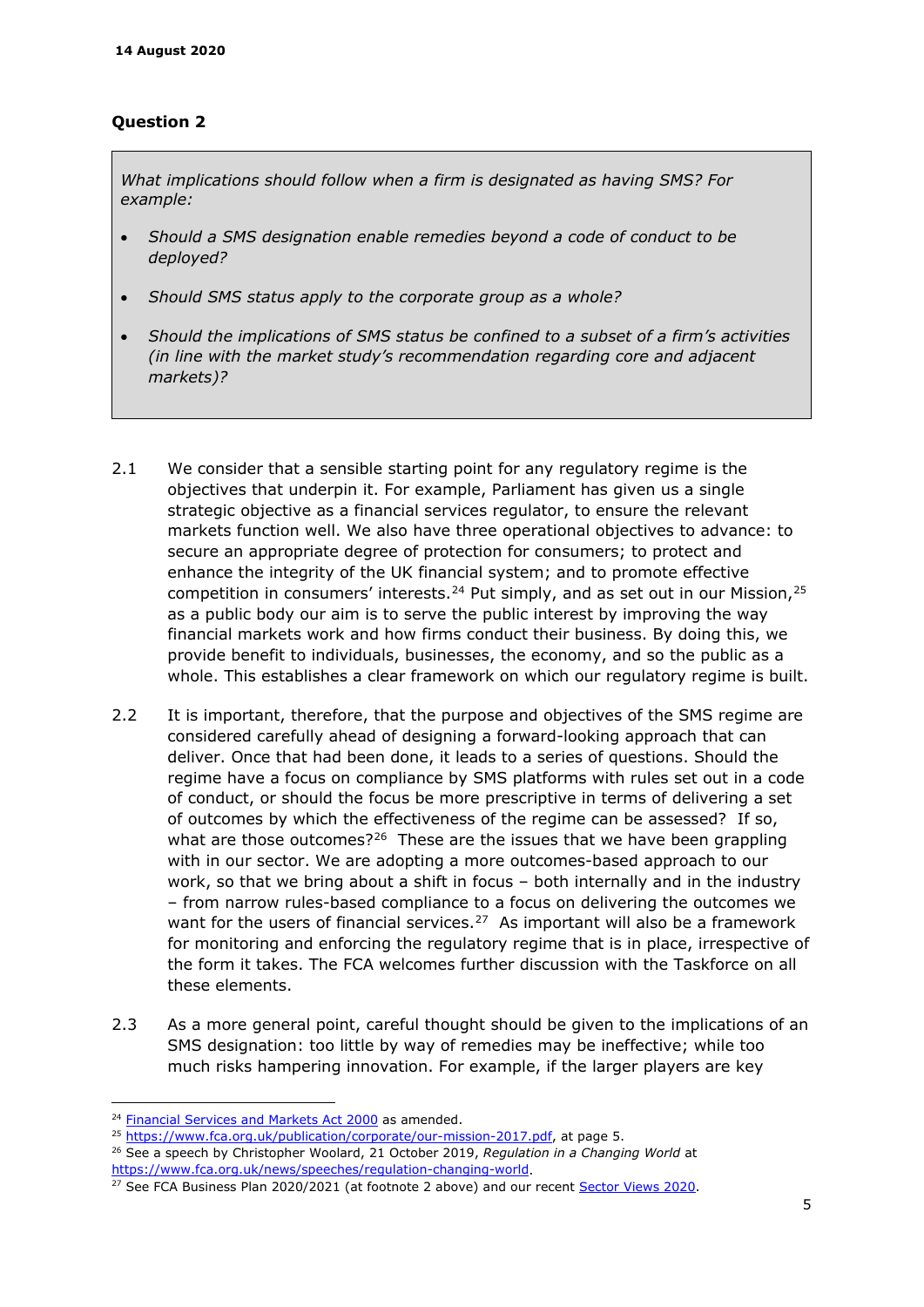drivers of innovation, an over-rigorous regime could dampen incentives to innovate and all the associated benefits for consumers.

- 2.4 With respect to the question of whether SMS status should apply to the corporate group as a whole, we broadly agree with the approach suggested by the CMA's market study, as set out in paragraph 2.9 of the CFI. $^{28}$  $^{28}$  $^{28}$  From our experience of regulating large, complex international entities, there are two key issues that must be balanced.
	- a. First, it may be difficult to quickly and effectively take action against firms that use complex international corporate structures. It is therefore important to ensure that any designation that applies to a large digital company also provides visibility of, and direct control over, its subsidiaries (direct and indirect) where their actions may affect the UK market and UK consumers. This must be the case wherever in the world that subsidiary is based.
	- b. Conversely, excess coverage across corporates can unnecessarily increase the regulatory burden both for the regulator and the entity. An example relevant to the FCA's remit is the financial services offerings of retailers. It would be unnecessary and undesirable for us to have regulatory responsibility for the retail actions of such companies, but we need to have oversight over their financial services offerings.
- 2.5 Our experience following the 2008 financial crisis also showed that regulating at a corporate level can be insufficient to create a genuinely compliant culture and may also lead to limited accountability.<sup>[29](#page-5-1)</sup> Following recommendations from Parliament, a new framework was developed which has aimed to raise standards by introducing individual senior level responsibility through the Senior Managers & Certification Regime [\(SM&CR\)](https://www.fca.org.uk/publication/policy/guide-for-fca-solo-regulated-firms.pdf). This initially applied to the largest financial firms, with global reach. Feedback on this regime has been positive and we have recently rolled it out across all FCA firms.<sup>[30](#page-5-2)</sup> We consider that this is a crucial support to the corporate responsibility that regulation imposes and must not be forgotten in the design of a new pro-competitive regime (in terms of complementarity).

<span id="page-5-0"></span><sup>&</sup>lt;sup>28</sup> This notes that while SMS would apply to the corporate group as a whole, it would only have implications for the subset of a firm's activities directly linked to the source of the SMS (i.e. those markets in which the firm has market power and on the basis on which the SMS designation is made, and those markets into which that market power can be leveraged).

<span id="page-5-1"></span><sup>&</sup>lt;sup>29</sup> In particular, the Approved Person Regime, which had been in force at the time of the financial crisis, was seen to "*create a largely illusory impression of regulatory control over individuals, while meaningful responsibilities were not in practice attributed to anyone*". [https://www.parliament.uk/documents/banking](https://www.parliament.uk/documents/banking-commission/Banking-final-report-volume-i.pdf)[commission/Banking-final-report-volume-i.pdf,](https://www.parliament.uk/documents/banking-commission/Banking-final-report-volume-i.pdf) page 8.

<span id="page-5-2"></span><sup>&</sup>lt;sup>30</sup> [https://www.fca.org.uk/publication/policy/ps18-14.pdf,](https://www.fca.org.uk/publication/policy/ps18-14.pdf) paragraph 1.16.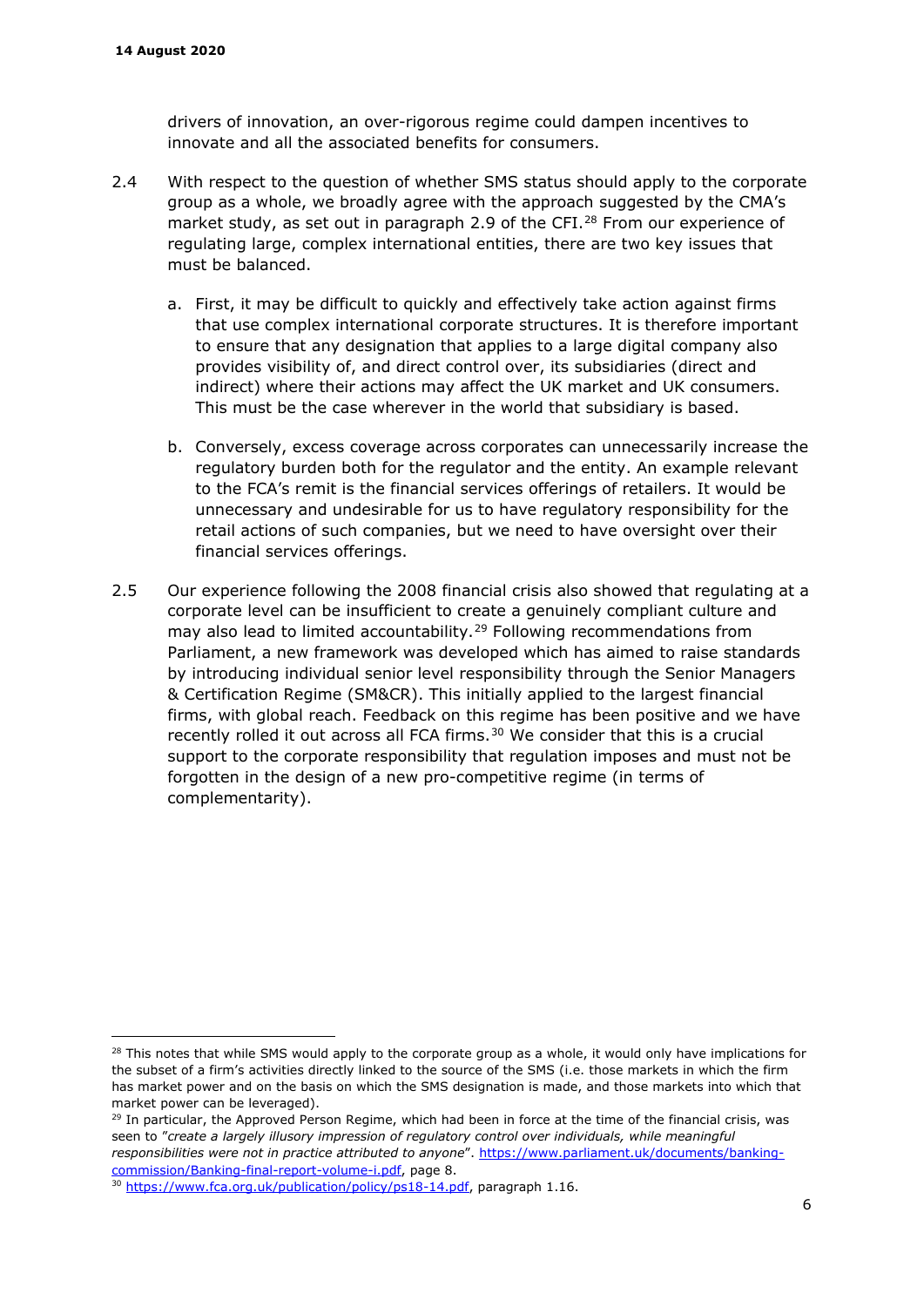# **Question 3**

*What should be the scope of a new pro-competition approach, in terms of the activities covered? In particular:* 

- *What are the criteria that should define which activities fall within the remit of this regime?*
- *Views on the solution outlined by the Furman Review (paragraph 2.13) are welcome.*
- 3.1 We agree with the direction of the CMA's market study that the activities that should fall within the remit of the forward-looking approach should be those that are linked to the SMS designation directly. We also support the new regime applying to markets into which that SMS market power could be leveraged, e.g. through the use of data, including the combination of data from different sources (perhaps by designating the use/combination of data as an activity that is within the scope of the regulation).  $31$
- 3.2 However, to the extent any of these activities fall within the FCA's regulatory perimeter, careful thought will need to be given as to any overlap between the new regime and existing regulatory powers; who would take action in that situation; and who would decide on the powers to employ. We would welcome further discussion with the Taskforce on the scope of the new approach.

### **Question 4**

*What future developments in digital technology or markets are most relevant for the Taskforce's work? Can you provide evidence as to the possible implications of the COVID-19 pandemic for digital markets both in the short and long term?* 

#### *Ongoing developments*

#### Open banking and open finance

4.1 We note that the Furman Review said that the scale and breadth of data that large digital platforms have been able to amass, usually generated as a byproduct of an activity, is "*unprecedented*". This can make targeted advertising possible and services tailored, but with many consumers not being aware of the extent and value of the data they are providing. We also note the view, as reported in the Furman Review, that the significant amounts of data held by

<span id="page-6-0"></span><sup>&</sup>lt;sup>31</sup> We note the recent decision of the German Federal Court of Justice of 23 June 2020 upholding the decision of the Bundeskartellamt that Facebook abused its dominant position. This was by combining data it collected about users across its different platforms, including WhatsApp and Instagram, as well as from outside websites and third-party apps.

<https://www.bundesgerichtshof.de/SharedDocs/Pressemitteilungen/DE/2020/2020080.html?nn=10690868> (in German).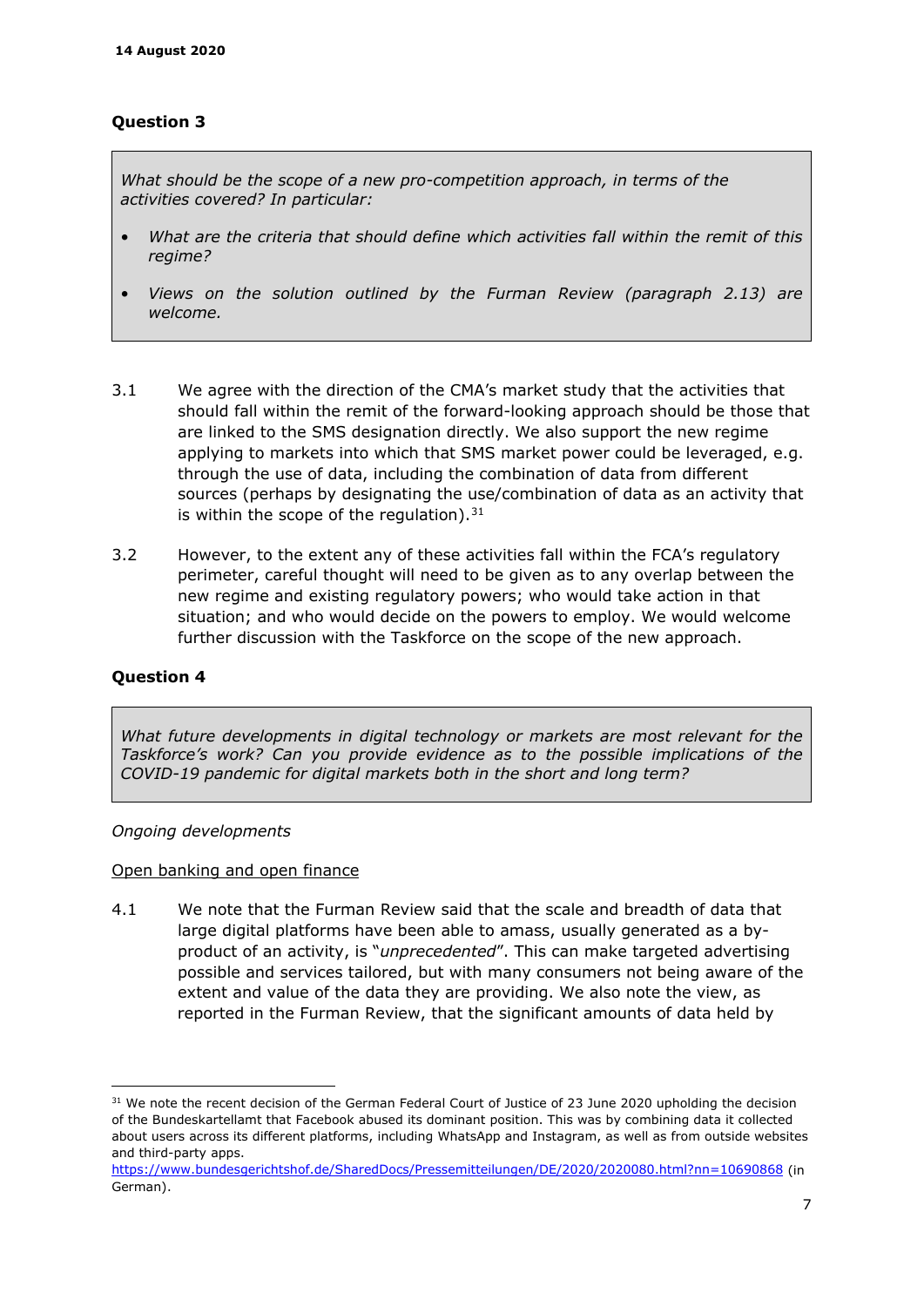incumbent firms are the single biggest barrier to entry in the digital economy, albeit with the acknowledgment that this view is not universally accepted. $32$ 

- 4.2 Similar issues can arise in financial services markets (and more on this is set out below in our response to Question 5). Personal data mobility in this regard can be seen as a pro-competitive measure, where consumers are given greater control of their personal data, for example their profile, purchase history or content, so they can access and derive greater value from the data businesses hold about them. Relevant and ongoing digital technology developments in this space include the outcome of the CMA's Retail Banking Market Investigation Order 2017.<sup>[33](#page-7-2)</sup> As the CMA will be aware, the Order requires the nine financial institutions with the greatest market share of UK personal current accounts to provide access to payment account data to regulated third parties free of charge, as part of the open banking remedy.
- 4.3 We expect open banking to continue to grow, providing benefits to consumers and increasing competition and innovation with regards to payment accounts, including the sharing of data and the adoption of payment initiation services. Services that have been developed as a result of open banking include: personal finance management (PFM) dashboards, which enable the customer to understand and optimise their overall financial position; automating switching and renewals; new advice and financial support services; and more accurate creditworthiness assessments.
- <span id="page-7-0"></span>4.4 As noted in our Call for Input on open finance, open banking only provides access to payment account data, and does not provide consumers with a holistic view of their finances. In this context, we are currently leading the way and considering the potentially transformative benefits, and the risks, that could come from open finance – the extension of open banking-like data sharing and third-party access to a wider range of financial sectors and products including savings, credit, investments, pensions, and insurance.<sup>[34](#page-7-3)</sup> Open finance is based on the principle that the data supplied by and created on behalf of financial services customers are owned and controlled by those customers. Re-use of these data by other providers takes place in a safe and ethical environment with informed consumer consent. Open finance includes personal financial management dashboards to enable customers to understand and optimise their overall financial position; automating switching and renewals to encourage shopping around; new advice and financial support services for mass market consumers making financial decision and more accurate credit worthiness assessments.<sup>[35](#page-7-4)</sup> We also note that there are also industry-led initiatives for open finance-like solutions.[36](#page-7-5)
- 4.5 It will be important for the Taskforce to consider the intersection between large digital companies and developments in financial services such as those outlined above. These companies have mass market access and a significant amount of data on consumer behaviour. In future, they could develop their financial services offerings further and potentially access additional data through open

<span id="page-7-1"></span> $32$  See paragraphs 1.37-1.39 of the Furman Review (at footnote [9\)](#page-1-8), and paragraph 1.72.

<span id="page-7-3"></span><span id="page-7-2"></span> $\frac{33 \text{ https://www.gov.uk/government/publications/retail-banking-market-investigation-order-2017}}{34 \text{ See footnote 6}}$ <br>34 See footnote [6.](#page-0-8)<br> $\frac{35 \text{ See paragraph 3.8 of the Call for Input}}{35 \text{ See } 24 \text{ See } 35}$ <br>35 See paragraph 3.8 of the Call for Input.

<span id="page-7-4"></span>

<span id="page-7-5"></span>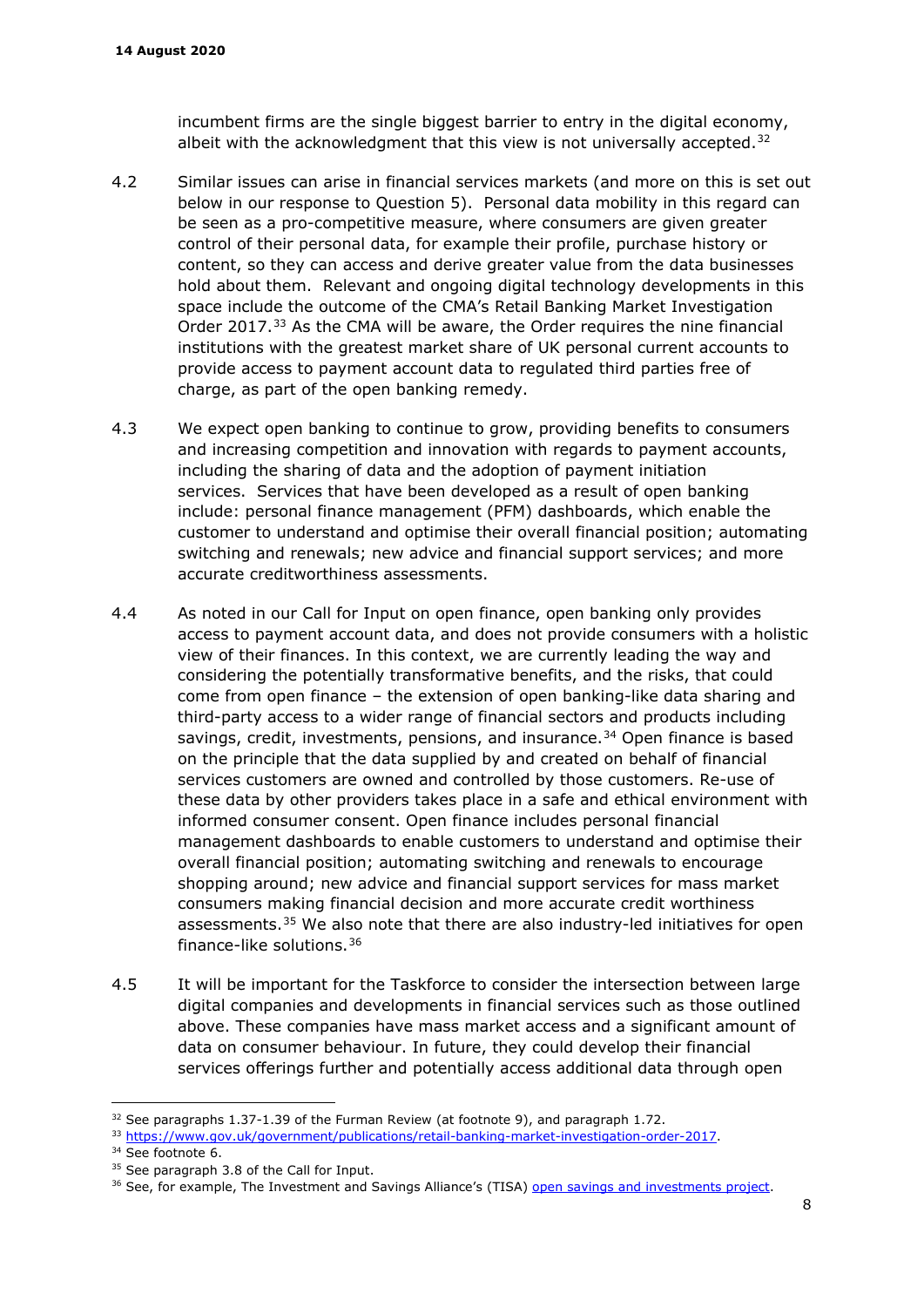banking. It is therefore important to consider the role of reciprocity with data sharing, and the impact on competition of these large companies entering the market.

#### Cryptoassets

4.6 We continue to explore issues around cryptoassets, including so-called stablecoins, both internationally in a variety of working groups and domestically, including as part of the UK Cryptoasset Taskforce (together with the Bank of England (BoE) and Her Majesty's Treasury (HMT)). The UK Cryptoasset Taskforce ensures a coherent UK approach towards cryptoassets.<sup>[37](#page-8-0)</sup> HMT recently published a consultation paper proposing the regulation of promotions of certain types of cryptoassets.<sup>[38](#page-8-1)</sup>

#### Innovation

- 4.7 We believe that regulators sometimes need to proactively engage with digital platforms and firms to help promote and foster innovation. One of the ways that we have done this in the past is by providing market-facing functions,  $39$  which now continue to provide support to innovative firms throughout the COVID-19 crisis. More on the impact of the crisis on innovation is set out below at paragraphs [4.19](#page-10-0) to [4.19.](#page-10-0)
- 4.8 While digital innovation has grown in recent years, in some markets a significant proportion of entrants do not have a clear path to sustainable financial performance.[40](#page-8-3) In part, this is due to barriers to entry that result from the strong positions held by incumbents, with sticky customer bases and strong balance sheets.
- 4.9 Our Innovate services (such as the regulatory sandbox) have helped fintechs bring positive disruption to the market by increasing competition and reducing barriers to entry, allowing consumer needs to be more closely met. Evidence suggests that our work gives firms the regulatory certainty they need to develop their innovations and deliver them at speed; improves outcomes for consumers by firms we support bringing innovation to market and incumbents responding to compete harder and improve their own offerings; and encourages positive innovation domestically and internationally.<sup>[41](#page-8-4)</sup>
- 4.10 Alongside our existing services, we are continuously looking at ways to broaden and improve the support that we provide to firms and start-ups looking to innovate. As noted above in the introductory section to this response, we have been exploring the concept of a "digital sandbox", which would bring together our broader innovation services and further enhance collaboration between regulators, government and the industry to test, learn and solve significant issues.

<span id="page-8-0"></span><sup>&</sup>lt;sup>37</sup> Further information on the FCA's activities with regards to cryptoassets can be found here: [https://www.fca.org.uk/firms/cryptoassets.](https://www.fca.org.uk/firms/cryptoassets)

<span id="page-8-1"></span><sup>&</sup>lt;sup>38</sup> More information can be found here  $\frac{https://www.gov.uk/government/consultations/cryptoasset-promotions}{39}$  For example, our regulatory sandbox; advice unit; and direct support provision.

<span id="page-8-3"></span><span id="page-8-2"></span><sup>40</sup> As reported here [https://www.innovatefinance.com/uncategorised/uk-fintech-covid-19-impact-survey-the](https://www.innovatefinance.com/uncategorised/uk-fintech-covid-19-impact-survey-the-results/)[results/.](https://www.innovatefinance.com/uncategorised/uk-fintech-covid-19-impact-survey-the-results/)

<span id="page-8-4"></span> $41$  See footnote [3](#page-0-9) above.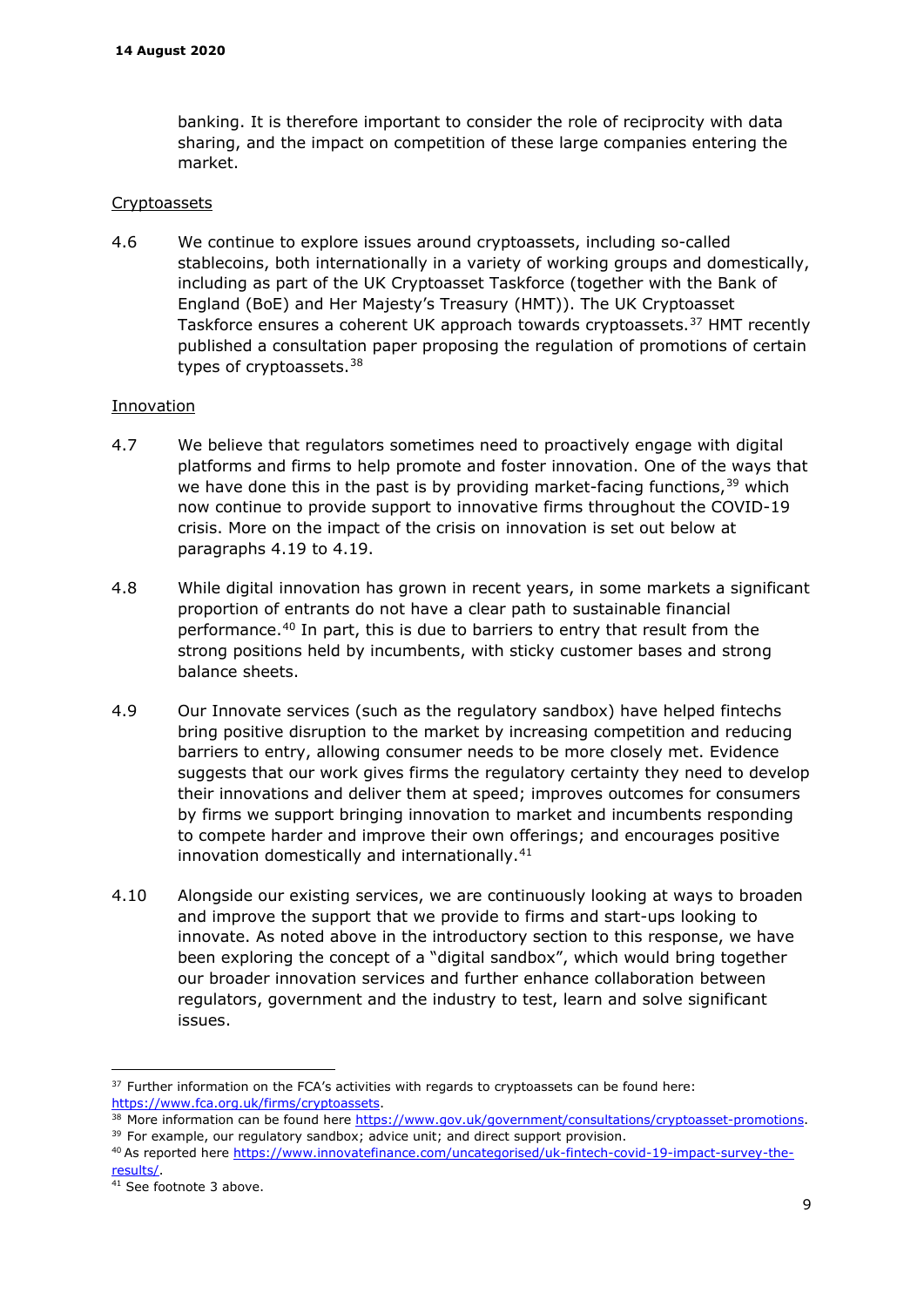#### *Impact of COVID-19*

- <span id="page-9-0"></span>4.11 The digitalisation of financial services has been happening for some time. However, changes in consumer and firm behaviour due to the pandemic may accelerate this faster than we previously anticipated. This could bring increased benefits to consumers and businesses, but also present risks, in particular through digital and financial exclusion.
- 4.12 So far, it appears that the COVID-19 pandemic has increased the demand for digital financial services, particularly online payments, and virtual interactions with financial services providers. Early evidence shows an increase in customers using online banking or banking apps as well as making payments online.<sup>42</sup>
- 4.13 It has become necessary for many consumers to take up digital payment methods during COVID-19 while self-isolating and due to concerns around virus transmission through payment methods. We note the increasing use of contactless payments<sup>[43](#page-9-2)</sup> and welcomed the industry decision to raise the single contactless threshold from  $£30$  to  $£45$  in order to minimise physical contact between merchants and customers.<sup>[44](#page-9-3)</sup> We are also currently taking a flexible approach towards enforcement of the rules around contactless.<sup>[45](#page-9-4)</sup>
- 4.14 As consumers grow familiar with using these payment methods, this temporary shift during the pandemic has the potential to become permanent. In light of this, regulatory input will be important to address the needs of consumers who do not have the skills, income or digital connectivity to use digital payment methods. Our research has found that, as at February 2020, 9% of adults are digitally excluded,  $46$  equating to 4.7 million people. Of these, an estimated 2.7 million have never used the internet. Which? research $47$  also found many consumers who were less likely to use digital payments, particularly those who are older, struggled to access and use everyday banking during this period.
- 4.15 The long-term decline in cash has imposed many pressures on banks and cash infrastructure. COVID-19 has exacerbated these and may accelerate commercial decisions to close branches and ATMs. This could harm consumers who are pushed towards digital payment methods that are not suitable for them. The Access to Cash Review<sup>[48](#page-9-7)</sup> identified that new innovative payment methods, and

<span id="page-9-1"></span><sup>&</sup>lt;sup>42</sup> In a recent Capgemini Consumer Behaviour Survey conducted in April 2020 with more 11,000 respondents, more than 52% said they preferred self-service bank mobile apps during the COVID-19 outbreak as compared to 47% before the pandemic. 54% said they were conducting bank transactions over the internet during the pandemic, a five-percentage point jump from before the crisis. For the insurance sector, channels such as firm's website (27%) and social media (26%) remained the top interaction choices for policyholders, a noticeable jump in numbers in comparison to before COVID-19.

[https://www.capgemini.com/2020/05/everything-will-change-starting-with-consumer-behavior-and](https://www.capgemini.com/2020/05/everything-will-change-starting-with-consumer-behavior-and-expectations-toward-fs-providers/)expectations-toward-fs-providers/<br>
<sup>43</sup> https://www.yourmoney.com/saving-banking/contactless-payments-have-become-the-new-normal/<br>
<sup>44</sup> https://thefintechtimes.c<u>om/uk-to-increase-contactless-limit-from-30-to-45-what-does-</u>

<span id="page-9-3"></span><span id="page-9-2"></span>[future-cashless-society/.](https://thefintechtimes.com/uk-to-increase-contactless-limit-from-30-to-45-what-does-this-mean-for-the-future-cashless-society/) 45 [https://www.fca.org.uk/firms/strong-customer-authentication.](https://www.fca.org.uk/firms/strong-customer-authentication)

<span id="page-9-5"></span><span id="page-9-4"></span><sup>46</sup> [Financial Lives 2020 survey.](https://www.fca.org.uk/publications/research/understanding-financial-lives-uk-adults) We count as "digitally excluded" those UK adults with poor or non-existent digital skills, defined through survey questions as "*All UK adults excluding those who use the internet at least once a week, and those who last used the internet in the last three months (but less often than once a week)*  and who rate their ability to use the internet as excellent, good, fair or don't know how to rate it".<br><sup>47</sup> [https://www.which.co.uk/news/2020/06/coronavirus-cash-crisis-puts-millions-of-people-at-risk/.](https://www.which.co.uk/news/2020/06/coronavirus-cash-crisis-puts-millions-of-people-at-risk/)<br><sup>48</sup> https://www.ac

<span id="page-9-6"></span>

<span id="page-9-7"></span>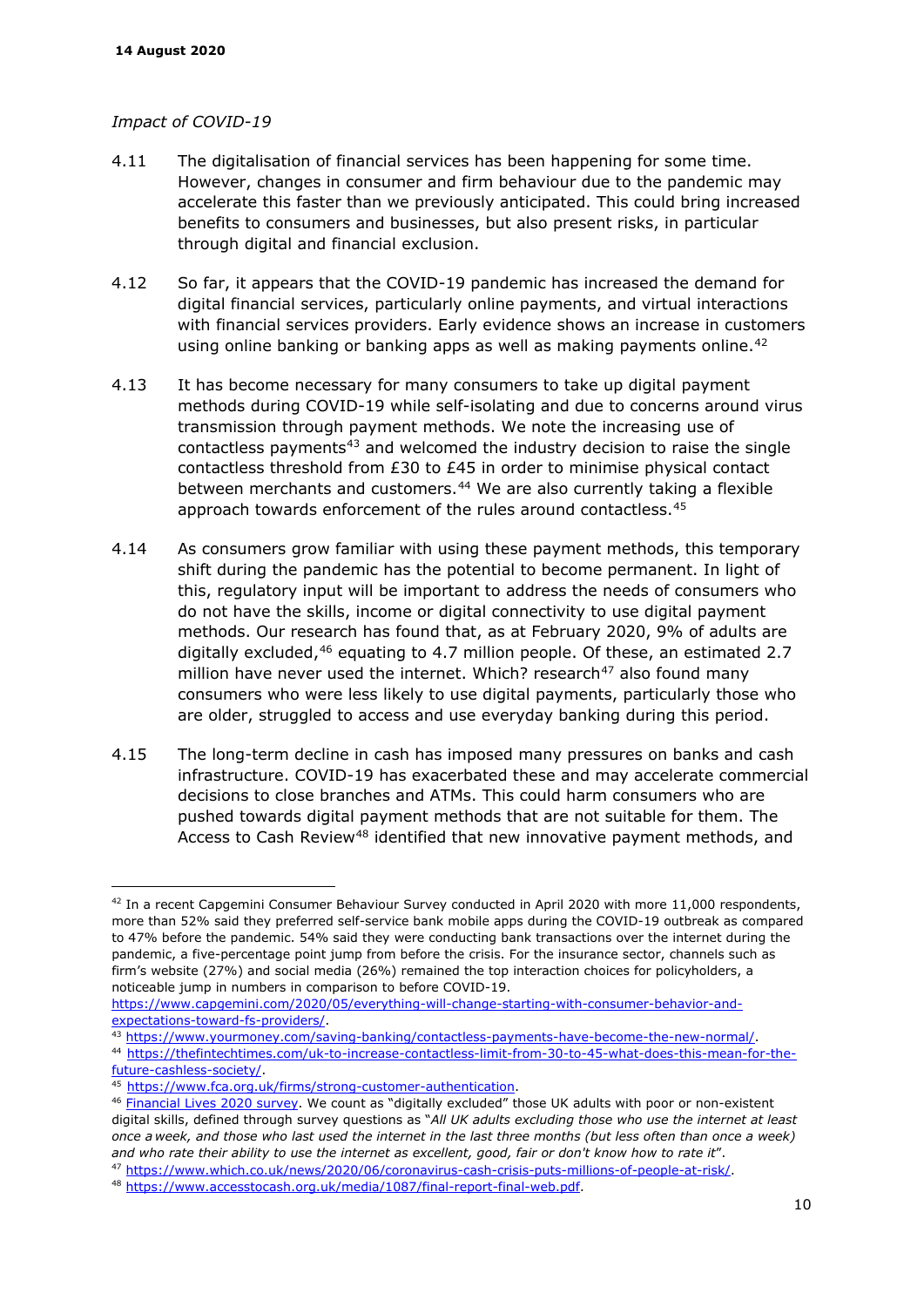digital payments more broadly, are generally aimed at those who were most digitally savvy, and tended to exclude "*the 20% with more challenging needs*".

- 4.16 Our workplan includes: consumer research to understand the cash needs and preferences of consumers, including those who are digitally excluded; research on the costs of cash acceptance by SMEs; analysis of access to, and availability of cash; consulting on new guidance on branch and ATM closures; and a second consultation on our draft guidance for firms on the fair treatment of vulnerable customers.[49](#page-10-1) This may include considering those consumers who may struggle to access digital services, for example where they have low digital capability or a lack of access due to poor broadband connections.
- 4.17 COVID-19 is also having a significant impact on the ability of some nascent digital competitors to survive due to declining revenues and reductions in capital availability and appetite to fund operating losses. HMT has recently launched a review with the aim of boosting support to this area. $50$
- 4.18 However, while funding for start-ups may have shrunk as a result of the adverse impact on the economy of COVID-19, the change in circumstances also presents opportunities for new, innovative ideas. We note the positive contribution of innovative fintechs during the crisis. For instance, a number of initiatives came to life using open banking to support customers and businesses, including innovative technology which helped individuals to evidence their self-employed income in order to benefit from governmental support.<sup>[51](#page-10-3)</sup> However, it is not clear whether any impact on innovation will be short term (and driven solely by the pandemic), or longer term (and driven by structural changes occurring in the market that are being accelerated by the pandemic). These changes may positively or negatively impact innovative financial services' business models after the pandemic is over.
- <span id="page-10-0"></span>4.19 The structural changes outlined above could, post COVID-19, manifest as a rapid transformation in how incumbent and challenger businesses digitally evolve due to demand and supply side changes affecting both businesses and consumers. This evolution may be observed inside the FCA's perimeter, through changes to business models and the provision of regulated activities to consumers, or outside our perimeter, where third-party service providers increasingly provide the technology stack/infrastructure that financial services firms depend on to provide regulated activities.<sup>[52](#page-10-4)</sup> This transformation could have many benefits and harms, including on competition, consumer protection, operational resilience and cyber-security.

<span id="page-10-1"></span><sup>49</sup> https://www.fca.org.uk/publications/guidance-consultations/gc19-3-guidance-firms-fair-treatment-<br>vulnerable-customers.

<span id="page-10-2"></span><sup>50</sup> [https://www.gov.uk/government/news/review-launched-to-boost-uk-fintech-sector;](https://www.gov.uk/government/news/review-launched-to-boost-uk-fintech-sector) terms of reference here [https://assets.publishing.service.gov.uk/government/uploads/system/uploads/attachment\\_data/file/901067/Fi](https://assets.publishing.service.gov.uk/government/uploads/system/uploads/attachment_data/file/901067/Fintech_review_HMT_ToRs_June_2020_Final_.pdf) [ntech\\_review\\_HMT\\_ToRs\\_June\\_2020\\_Final\\_.pdf.](https://assets.publishing.service.gov.uk/government/uploads/system/uploads/attachment_data/file/901067/Fintech_review_HMT_ToRs_June_2020_Final_.pdf)<br>
51 [https://www.openbanking.org.uk/insights/power-of-the-network/.](https://www.openbanking.org.uk/insights/power-of-the-network/)<br>
52 [https://www.ft.com/content/ac12f5b6-46a1-40fe-b262-27ec505126e5.](https://www.ft.com/content/ac12f5b6-46a1-40fe-b262-27ec505126e5)

<span id="page-10-3"></span>

<span id="page-10-4"></span>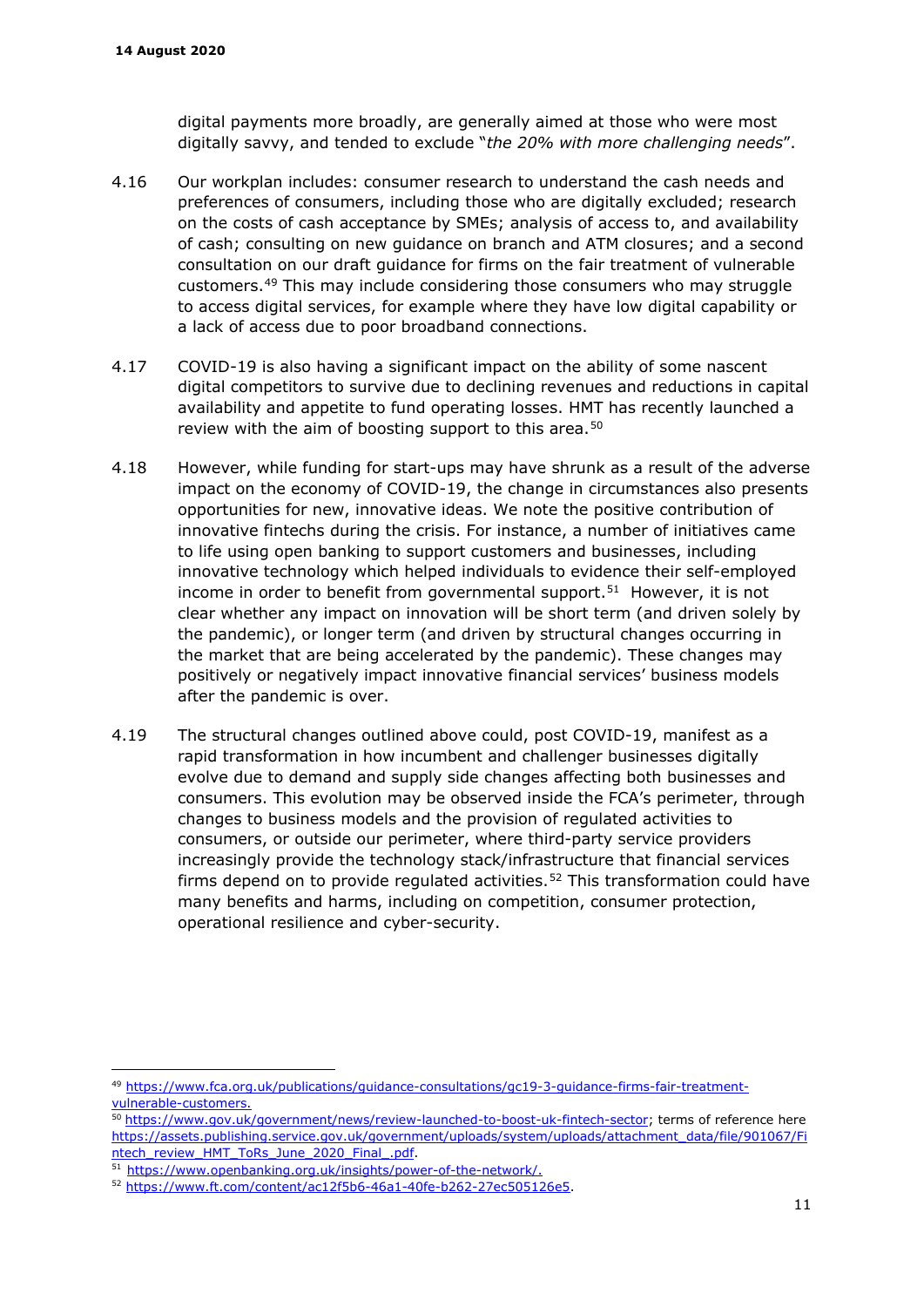# **Remedies for addressing harm**

### **Question 5**

*What are the anti-competitive effects that can arise from the exercise of market power by digital platforms, in particular those platforms not considered by the market study?* 

- 5.1 The digital economy has significant implications for the financial services sector, both in terms of the benefits it can provide to consumers and the harm it might cause, as further set out below.
- <span id="page-11-0"></span>5.2 Some large digital platforms already have permissions and provide financial services in the UK. For example, Amazon has entered the insurance and payments markets, and Google and Apple are active in mobile payments. Large digital platforms could leverage their market power into financial services markets – if they choose to enter and/or expand – by making use of their large number of users, access to significant amounts of non-financial data about consumers, substantial financial resources, and presence in many non-financial services markets.<sup>[53](#page-11-2)</sup> This kind of competition can lead to advantages for consumers, with benefits of technology and data resulting in real improvements in innovation, value and access.
- <span id="page-11-1"></span>5.3 However, as recognised by the Furman Review and the CMA's market study, there are a number of competition/consumer harm risks associated with the potential to leverage market power into financial services markets. We consider that:
	- a. Increased barriers to consumer switching, in particular where data portability and interoperability of providers' systems is limited, could lead to weak consumer side competitive pressures on the providers (see also responses to Questions 8 and 9).
	- b. Where consumer data, "attention", or privacy becomes the price paid for products and services, there is a significant risk of distortion of competition and consumer harm as the parameters of competition might become less transparent and less understandable for consumers.
	- c. Increased concentration and raised barriers to entry, in particular if large platforms' business models in financial services are driven by economies of scale and scope and by network effects (e.g. leading to the market "tipping"), could present some financial services markets with similar competition issues

<span id="page-11-2"></span><sup>53</sup> We refer, by way of example, to Libra, the blockchain digital currency proposed by Facebook. Mark Zuckerberg has stated (May 2020) that that Libra and all of Facebook's commerce initiatives should be viewed through the lens of its ad business. He said "…*if we can make commerce be more effective for businesses if when they run an ad, somebody who clicks on that ad is now going to be more likely to buy something because they actually have a form of payment that works that's on file, then it basically becomes worth it more for the businesses to bid higher in the ads than what we see are higher prices for the ads overall. So that's broadly the strategy around going deeper on commerce and payments*." [https://s3.amazonaws.com/atom-dev](https://s3.amazonaws.com/atom-dev-docs/transcripts/BF028B9B-2428-4E1E-A237-B3F9D3A9FFFB.pdf)[docs/transcripts/BF028B9B-2428-4E1E-A237-B3F9D3A9FFFB.pdf.](https://s3.amazonaws.com/atom-dev-docs/transcripts/BF028B9B-2428-4E1E-A237-B3F9D3A9FFFB.pdf)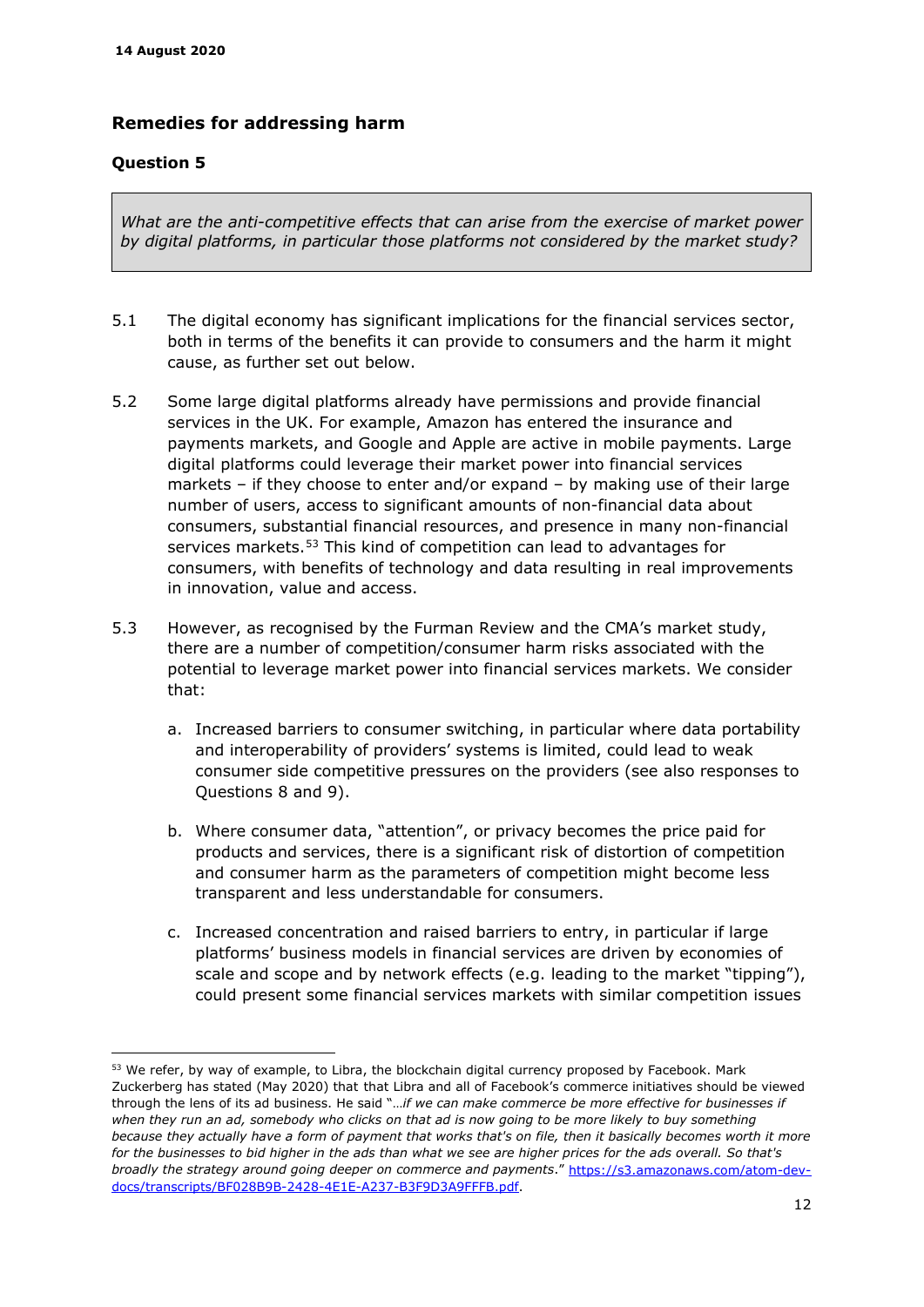as those considered by the CMA, the European Commission, and other authorities in many jurisdictions.

- d. It is possible that (and is being investigated whether) large digital platforms may bundle and/or self-preference when marketing and supplying financial services alongside a range of their other services.<sup>54</sup>
- e. Sophisticated data storage, data management and AI techniques, along with unrivalled amounts of data, are likely to give large platforms a competitive advantage if they choose to enter and/or expand in financial services. Incumbent financial services providers and start-ups might find it difficult or impossible to match these skills and resources in order to compete effectively (though at the moment they seem to enjoy incumbency and brand recognition advantages in financial services). Initiatives such as open banking and open finance could tackle some of these concerns.
- f. Competition could be distorted where firms have access to data not available to competitors. Large platforms can hold significant amounts of non-financial data, and using that data to supply financial services to consumers could distort competition and lead to poor consumer outcomes in financial services markets.
- <span id="page-12-0"></span>5.4 Our recent work shows that issues around data – for example, in the way it is collected and used by firms – can lead to the distortion of competition, poor consumer outcomes and exclusion from certain financial markets.
	- a. The economic incentives in the markets for the sale of data may not lead to well-functioning markets, and can create the opportunities for excessive and/or discriminatory pricing of data. An example of this may arise in wholesale financial markets where firms use data to trade, make investment decisions, to evaluate positions and provide other products and services. We are seeking to understand whether users have concerns with the way data is sold in such markets and, in March 2020, issued our Accessing and Using Wholesale Data Call for Input.[55](#page-12-2)
	- b. Improved access to data by financial services providers can enable financial services to be marketed more precisely than before. This can be efficiency and welfare-enhancing, but can also be detrimental, for example, for products where there is a risk of consumer harm arising from over-reliance (such as consumer credit markets).[56](#page-12-3)
	- c. Moreover, whilst use of vast amounts of data and combining financial and non-financial data may improve access to financial services for some

[https://ec.europa.eu/commission/presscorner/detail/en/ip\\_20\\_1073.](https://ec.europa.eu/commission/presscorner/detail/en/ip_20_1073) See also [https://www.law.com/international-edition/2019/04/11/dutch-antitrust-regulator-pursuing-investigation-of-](https://www.law.com/international-edition/2019/04/11/dutch-antitrust-regulator-pursuing-investigation-of-apple-for-favouring-its-own-apps/?slreturn=20200620042118)

<span id="page-12-1"></span><sup>54</sup> For example, the Commission's investigation into Apple:

[apple-for-favouring-its-own-apps/?slreturn=20200620042118](https://www.law.com/international-edition/2019/04/11/dutch-antitrust-regulator-pursuing-investigation-of-apple-for-favouring-its-own-apps/?slreturn=20200620042118) and [https://www.politico.eu/article/italy](https://www.politico.eu/article/italy-competition-watchdog-opens-probe-into-amazon-adding-to-eu-list/)[competition-watchdog-opens-probe-into-amazon-adding-to-eu-list/.](https://www.politico.eu/article/italy-competition-watchdog-opens-probe-into-amazon-adding-to-eu-list/)<br><sup>55</sup> [https://www.fca.org.uk/publications/calls-input/accessing-and-using-wholesale-data-call-input.](https://www.fca.org.uk/publications/calls-input/accessing-and-using-wholesale-data-call-input)<br><sup>56</sup> One example of this was overdraft fees, which we act

<span id="page-12-2"></span>

<span id="page-12-3"></span><sup>50%</sup> of banks' unarranged overdraft fees came from just 1.5% of customers.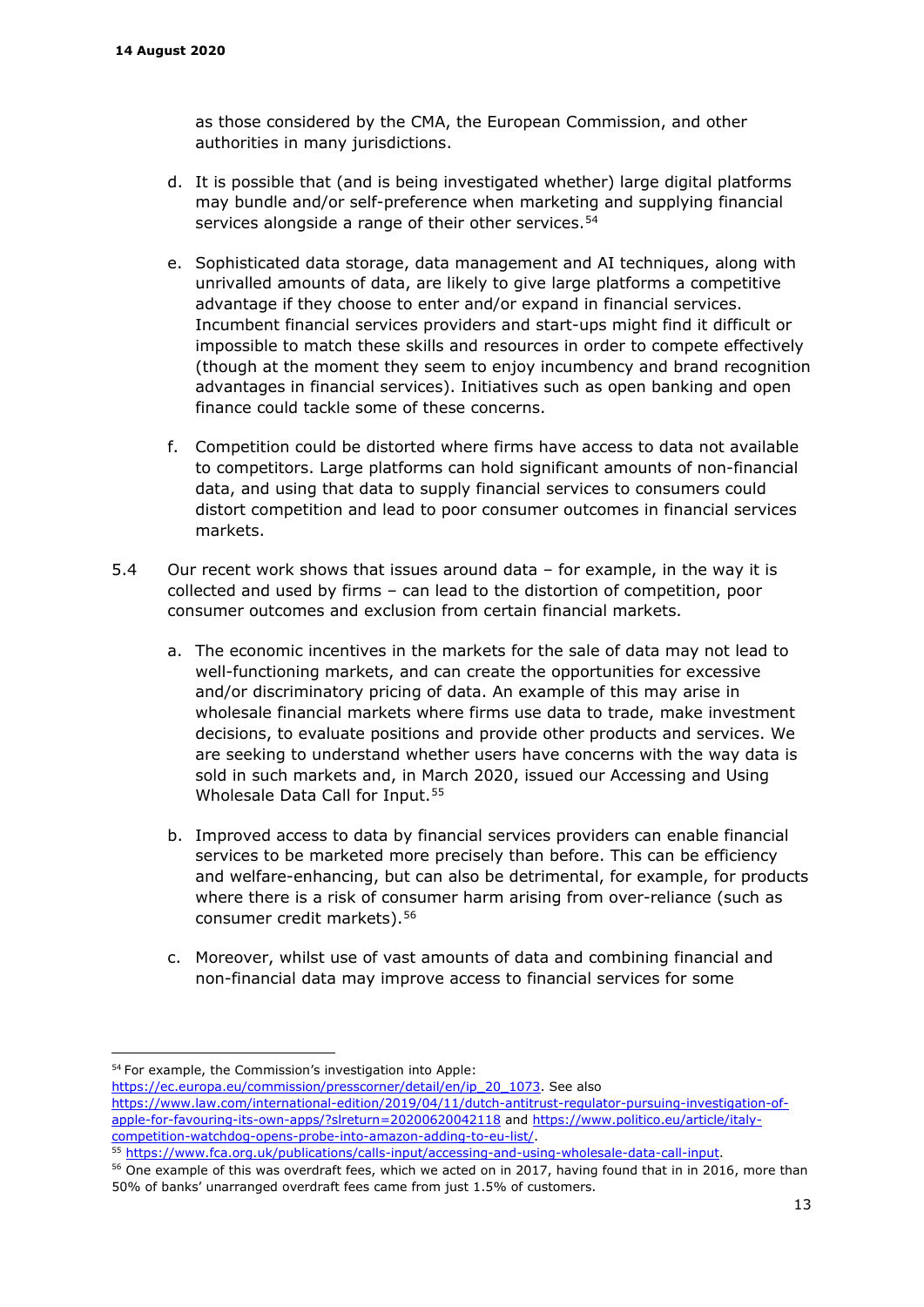vulnerable consumers,[57](#page-13-0) it may also pose exclusionary risks from some of these services (or risks worsening existing exclusion). Data availability can reduce the information asymmetries between firms and consumers that have lain at the heart of insurance products for many years. This may reduce the scope for pooling of risks across consumers, and can lead to significant reductions in access to insurance products at affordable prices for consumers deemed "higher risk". This was a key issue highlighted in the FCA's Feedback statement on the Big Data Call for Input.<sup>[58](#page-13-1)</sup> We support a careful consideration of the ways consumer and other data may be used and the extent to which consumers have control and an effective understanding of the way data is used by the Taskforce's SMS regime and its approach to non-SMS digital platforms (see also our response to Question 9).

5.5 In this context, we agree that action needs to be taken in respect of the digital economy. Such action will require careful discussion between Government and triangulation of regulatory, data protection and competition authorities. We welcome the opportunity to discuss this with the Taskforce further.

### **Question 6**

*In relation to the code of conduct:* 

- *Would a code structure like that proposed by the market study incorporating highlevel objectives, principles and supporting guidance work well across other digital markets?*
- *To what extent would the proposals for a code of conduct put forward by the market study, based on the objectives of 'Fair trading', 'Open choices' and 'Trust and transparency', be able to tackle these effects? How, if at all, would they need to differ and why?*

*Would a code structure work well across other digital markets?*

- 6.1 Whether a code like structure is the right "solution" is likely to differ across markets, depending on the existing regulatory regime governing those markets (if any) and the nature and structure of the markets themselves. As noted above in our introduction, it is essential that the right framework for monitoring and enforcing a code is also put in place. The relevant enforcer needs the right tools and resources to investigate and enforce potential code breaches given the likely size/resources of the digital platforms subject to the new regime and the possible complexity of the issues.
- 6.2 We have significant expertise in the design, operation, supervision and enforcement of principles-based regulation in relation to financial services (see paragraph [6.3](#page-14-0) below), as well as experience of seeking to remedy harms through

<span id="page-13-0"></span><sup>57</sup> As noted above in our introduction (at footnote [11\)](#page-1-9), larger and less conventional amounts of data may help address "thin files" in credit markets.

<span id="page-13-1"></span><sup>58</sup> [https://www.fca.org.uk/publications/feedback-statements/fs16-5-call-inputs-big-data-retail-general](https://www.fca.org.uk/publications/feedback-statements/fs16-5-call-inputs-big-data-retail-general-insurance)[insurance.](https://www.fca.org.uk/publications/feedback-statements/fs16-5-call-inputs-big-data-retail-general-insurance)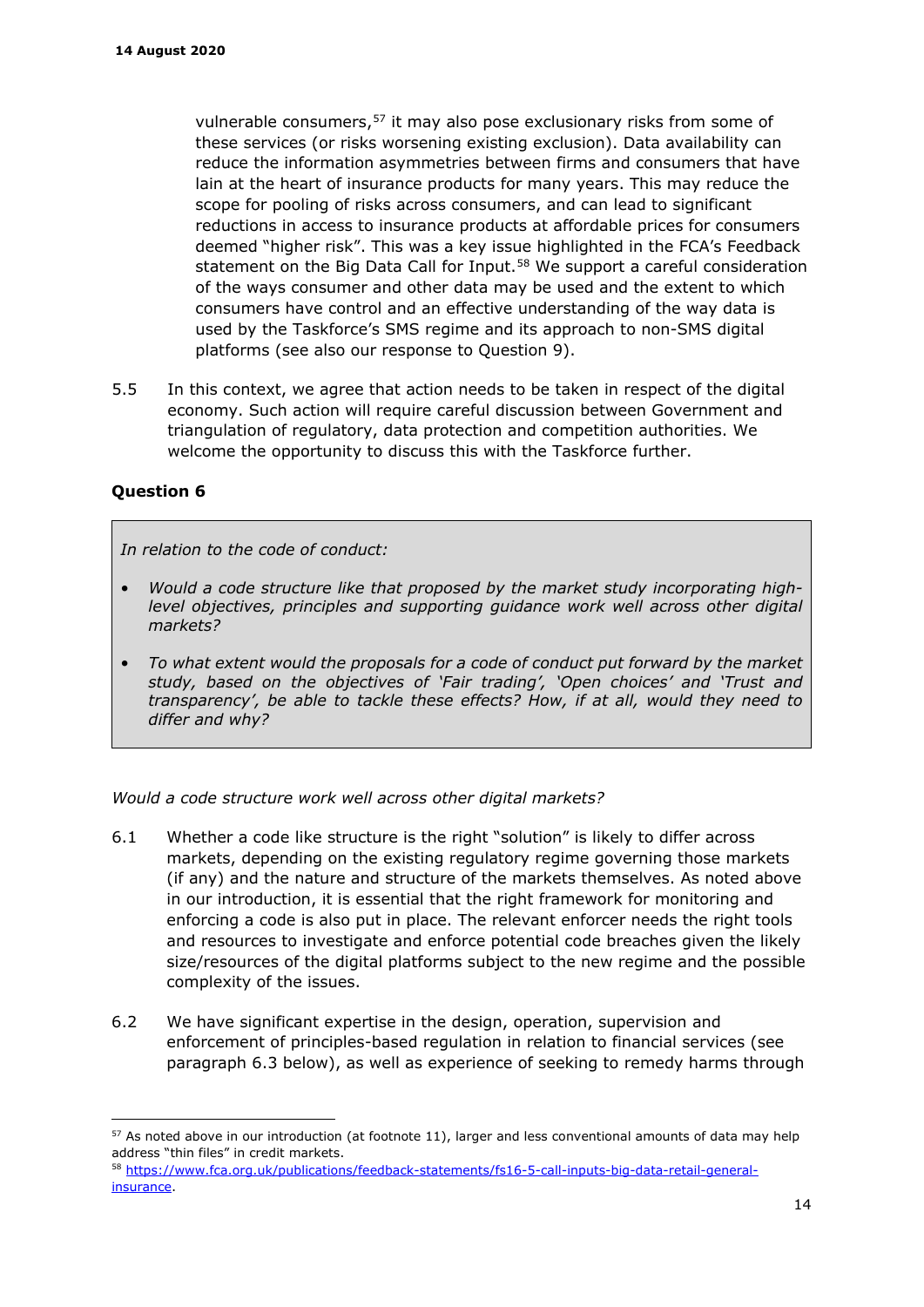the use of codes of conduct. We do not, however, have the power to enforce codes of conduct.[59](#page-14-1)

- <span id="page-14-0"></span>6.3 We see parallels between the proposed code structure and our Principles for Businesses (the Principles), which apply to the firms that we regulate.<sup>[60](#page-14-2)</sup> The Principles are a general statement of the fundamental obligations of firms and the other persons to whom they apply under the regulatory system. These 11 highlevel binding obligations provide flexibility, as they are designed as a general statement of regulatory requirements applicable in new or unforeseen situations. This ensures that firms are held to certain standards even if there is no prescriptive rule that covers the issue in question.
- 6.4 Our aim is to encourage firms to exercise judgement about, and take responsibility for, what the [Principles](https://www.handbook.fca.org.uk/handbook/glossary/G910.html) mean for them in terms of how they conduct their business. We also recognise the importance of an environment in which [firms](https://www.handbook.fca.org.uk/handbook/glossary/G430.html) understand what is expected of them. We have therefore indicated that [firms](https://www.handbook.fca.org.uk/handbook/glossary/G430.html) must be able to reasonably predict, at the time of the action concerned, whether the conduct would breach the [Principles.](https://www.handbook.fca.org.uk/handbook/glossary/G910.html)<sup>[61](#page-14-3)</sup> Our intention is to acknowledge that firms may comply with the [Principles](https://www.handbook.fca.org.uk/handbook/glossary/G910.html) in different ways, and to indicate that the [FCA](https://www.handbook.fca.org.uk/handbook/glossary/G2974.html) will not take enforcement action unless it was possible to determine at the time that the relevant conduct fell short of our requirements.
- 6.5 As envisaged by the CFI, we consider it necessary to complement a principles-based regulatory approach with more detailed rules and guidance.<sup>[62](#page-14-4)</sup> We also publish a range of communications which help alert industry to perceived risks and give an FCA view on emerging issues. The provision of such information and guidance is an ongoing process. Our enforcement action on the basis of the Principles provides further clear examples of how the Principles work in practice.
- 6.6 We would welcome further discussion with the Taskforce to share our experience of enforcing the Principles, our more outcomes-based approach as set out above in response to Question 2 and to discuss our regulatory approach more generally.

#### *Appropriateness of the objectives*

- 6.7 The three objectives of "Fair trading", "Open choices" and "Trust and transparency" from an initial perspective appear useful in terms of the overarching objective for any code.
- 6.8 We do note that, as part of our Call for Input on open finance, $63$  we are currently consulting on a set of draft principles aimed at ensuring an effective interoperable environment for data sharing, which may have some relevance to the proposed code of conduct. The draft principles cover: a user right to share their data; a

<span id="page-14-1"></span><sup>&</sup>lt;sup>59</sup> We do have a mechanism for "recognising" industry codes of conduct for certain unregulated financial markets and activities, known as "FCA recognition". This process is designed to support and encourage the development and use of good quality industry codes of conduct. By conducting themselves in line with a recognised code's provisions, individuals may take comfort that they are likely to meet their obligation to comply with the relevant requirements and standards of their market. For information about recognition of industry codes, see [https://www.fca.org.uk/about/recognised-industry-codes,](https://www.fca.org.uk/about/recognised-industry-codes) and on how the FCA grants recognition for such codes, [https://www.fca.org.uk/about/recognised-industry-codes-criteria-process\)](https://www.fca.org.uk/about/recognised-industry-codes-criteria-process). 60 [https://www.handbook.fca.org.uk/handbook/PRIN/2/1.html.](https://www.handbook.fca.org.uk/handbook/PRIN/2/1.html) 61 [https://www.handbook.fca.org.uk/handbook/EG/2/8.html.](https://www.handbook.fca.org.uk/handbook/EG/2/8.html)

<span id="page-14-3"></span><span id="page-14-2"></span>

<span id="page-14-5"></span><span id="page-14-4"></span> $62$  The FCA has a statutory power to publish Guidance under section 139A of FSMA.<br> $63$  See footnote 6.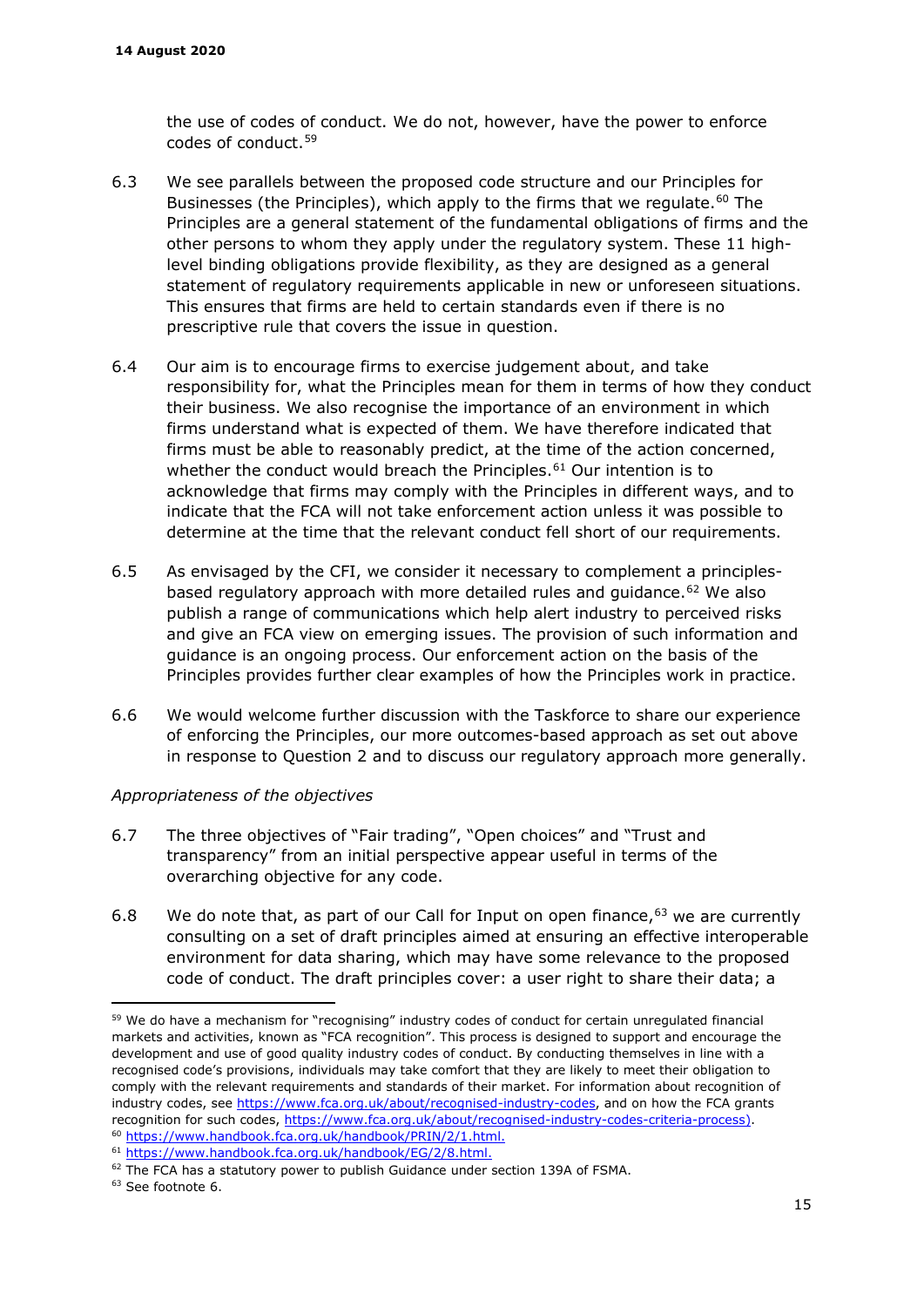user right to instruct a Third Party Provider (TPP) to act on their behalf; a user right to be in control of their data and transact and share data securely; cohesion across open finance; common provision of a minimum set of standardised data and transactions via open standard APIs; TPP right of access; and accessibility of key product information. The draft principles were designed to generate debate and reflect the topics set out in our Call for Input, as well as our experience with open banking and the discussions of our open finance Advisory Group.

6.9 We have already received a number of responses to our Call for Input, which closes on 1 October 2020. We will review all responses to inform our next steps. We envisage that a final set of principles could be developed in partnership with the Government and following consultation with a broad cross-section of industry, and, if appropriate, recognised by us.

# **Question 7**

*Should there be heightened scrutiny of acquisitions by SMS firms through a separate merger control regime? What should be the jurisdictional and substantive components of such a regime?* 

- 7.1 Although "killer acquisitions" appear to be most common in the pharmaceutical sector, $64$  the issues related to firms acquiring emerging/innovative competitors in order to pre-empt future competition might also occur in financial services. Recently the CMA considered, in the *PayPal/iZettle* case<sup>[65](#page-15-1)</sup> whether the acquisition was motivated by PayPal's intention to prevent future competition from iZettle, an emerging rival. The CMA assessed the likely evolution of the competition between the merging parties, as well as the future commercial strategies of both parties. The CMA also considered, in the *MasterCard/VocaLink* merger, <sup>[66](#page-15-2)</sup> the effects of the merger in relation to loss of potential competition in real-time payment solutions.
- 7.2 In this context, we acknowledge the current debate around merger control in digital markets.<sup>[67](#page-15-3)</sup> We see the benefits of a merger control regime based on mandatory notification of acquisitions made by SMS firms – it may assist with identifying nascent competitors "worth protecting" (which the voluntary regime may overlook) who could be removed by the acquisition as a competitive constraint.[68](#page-15-4) This must be balanced against the possibility that more rigorous scrutiny might increase the administrative burden on firms, and generate

<span id="page-15-0"></span><sup>&</sup>lt;sup>64</sup> See the survey of economic literature related to killer acquisitions in the report commissioned from Lear by the CMA [Ex-post Assessment of Merger Control Decisions in Digital Markets \(2019\).](https://assets.publishing.service.gov.uk/government/uploads/system/uploads/attachment_data/file/803576/CMA_past_digital_mergers_GOV.UK_version.pdf)<br><sup>65</sup> PayPal Holdings Inc / iZettle AB, <u>Final report 12 June 2019</u>.<br><sup>66</sup> [MasterCard/VocaLink,](https://assets.publishing.service.gov.uk/media/588f2c1fed915d4535000041/mastercard-vocalink-ftd.pdf) 4 January 2017.

<span id="page-15-1"></span>

<span id="page-15-3"></span><span id="page-15-2"></span><sup>&</sup>lt;sup>67</sup> See a recent OECD roundtable: [Start-ups, killer acquisitions and merger control](http://www.oecd.org/daf/competition/start-ups-killer-acquisitions-and-merger-control.htm) (10-12 June 2020). Also Andrea Coscelli's speech on 2 March 2020 at *GCR Live Telecoms, Media and Technology 2020* where he said that the Facebook/Instagram and Facebook/WhatsApp merger control decisions, amongst others, "*are seen by some as examples of merger control gone wrong*". [https://www.gov.uk/government/speeches/speech-at-gcr](https://www.gov.uk/government/speeches/speech-at-gcr-live-telecoms-media-and-technology-2020)[live-telecoms-media-and-technology-2020.](https://www.gov.uk/government/speeches/speech-at-gcr-live-telecoms-media-and-technology-2020)<br><sup>68</sup> See Andrea Coscelli's speech on 3 June 2019, Competition in the digital age: reflecting on digital merger

<span id="page-15-4"></span>[investigations:](https://www.gov.uk/government/speeches/competition-in-the-digital-age-reflecting-on-digital-merger-investigations) "*…it will be important to consider whether there might need to be some form of closer scrutiny for acquisitions by particularly powerful companies. In concentrated markets … the elimination of even a very small or nascent competitor could remove an important source of competition. In such markets, it could be that any entrant with a credible strategy and route to funding is worth protecting.*"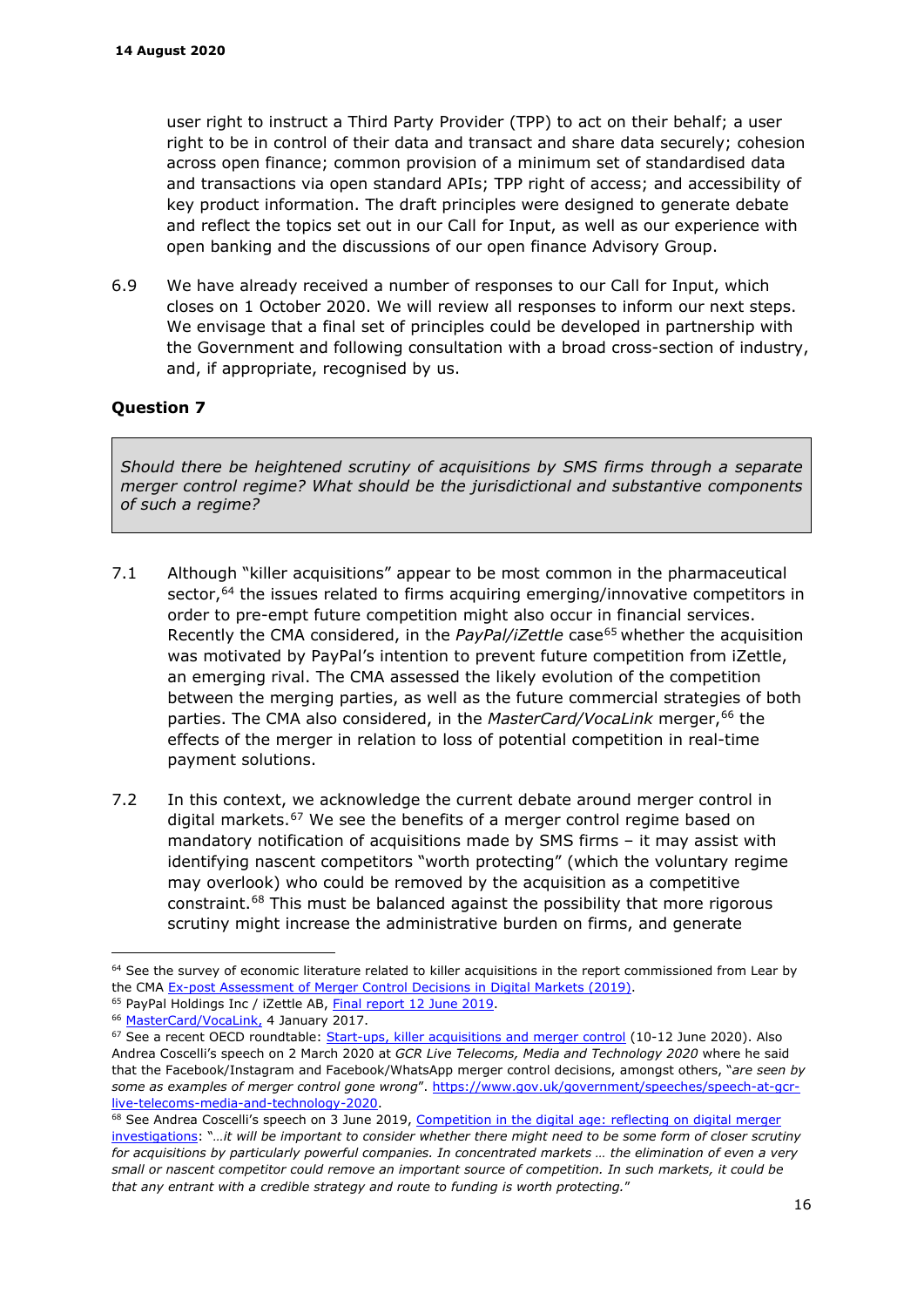additional costs. A mandatory regime may also necessitate more emphasis on those deals which do not require detailed scrutiny moving swiftly through the system to avoid unnecessary delay in terms of investment in innovation or new products and services.

7.3 As a final point, we note that the operation of some firms, especially in the financial sector, may be wider than national – with intangible assets (data and IP) often being the most valuable part of the enterprise. International cooperation in designing and implementing remedies for otherwise problematic mergers will be key, especially in those cases where the target's assets are not significant in a jurisdiction (or when the assets are intangible).

# **Question 8**

*What remedies are required to address the sources of market power held by digital platforms?* 

- *What are the most beneficial uses to which remedies involving data access and data interoperability could be put in digital markets? How do we ensure these remedies can effectively promote competition whilst respecting data protection and privacy rights?*
- *Should remedies such as structural intervention be available as part of a new procompetition approach? Under what circumstances should they be considered?*

#### *Remedies required to address sources of digital platforms' market power*

- 8.1 The European Commission has already stressed that in a functioning digital market, users can switch platforms as easily as possible, with data portability and interoperability as key factors for facilitating switching and reducing switching costs. It also emphasised the importance of online platforms acting responsibly.<sup>[69](#page-16-1)</sup>
- <span id="page-16-0"></span>8.2 We agree with both the European Commission and the Furman Review that data mobility, standardisation and interoperability are key to opening up competition.<sup>[70](#page-16-2)</sup> Our Call for Input on open finance<sup>[71](#page-16-3)</sup> highlights the importance of common standards and interoperability in driving competition and good consumer outcomes. We have also flagged potential risks caused by the digital transformation of financial services.[72](#page-16-4)
- 8.3 We can draw some parallels to wholesale financial infrastructure markets, such as stock exchanges and clearing houses. Standardisation and interoperability have been critical in stimulating competition in the wholesale financial markets through enabling the different firms to interact and transact without, or limiting, the need for users to be part of more than one of them.

<span id="page-16-1"></span><sup>69</sup> [Communication on Online Platforms](http://eur-lex.europa.eu/legal-content/EN/TXT/?qid=1466514160026&uri=CELEX:52016DC0288) (2016).

<span id="page-16-2"></span><sup>&</sup>lt;sup>70</sup> See Communication on Online Platforms (at footnote [6969](#page-16-0) above) and Furman Review (at footnote [9\)](#page-1-8).

<span id="page-16-4"></span><span id="page-16-3"></span> $71$  See footnote [6.](#page-0-8)<br> $72$  See the response to Ouestion 5 above.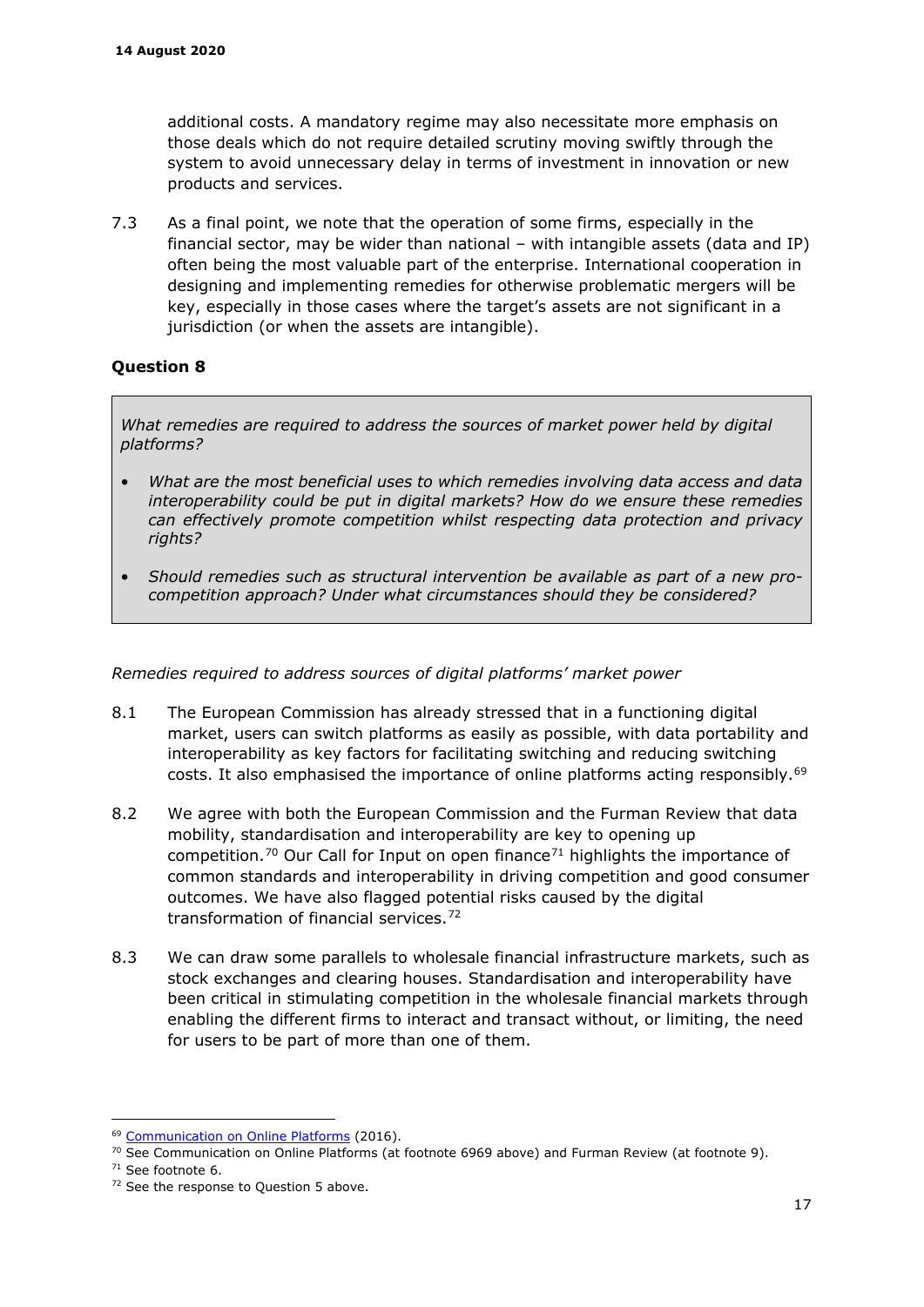8.4 However, standardisation may also come at a cost. It could create barriers to entry for smaller firms. It may result too in a loss of innovation, including by disincentivising investment in innovation and in technological improvements, and through deterring entry by firms with innovative technologies. Hence any regime for standardisation and interoperability should consider how to optimally deliver the benefits of standards while ensuring that the potential advantages of innovation and disruption of standards are enabled.

#### *Common standards of data access in digital markets*

8.5 We consider that common standards of data access and interoperability in the open finance space might create incentives for firms in this area to voluntarily share data or compel them to do so. Currently, mandatory data sharing does not exist in open finance as it does in open banking, and an FCA Advisory Group report concluded that "[i]*n the absence of compulsion, firms are unlikely to provide open access voluntarily to the core data required for open finance*."[73](#page-17-1) We are considering our strategy in this space.

#### *Promoting competition while respecting data protection and privacy rights*

- 8.6 In considering an ecosystem for open finance that would promote effective competition whilst respecting data protection and privacy rights, a range of common and agreed standards would be required, including, for example, on technology and architecture; operating principles, processes and practice; security protocols; service level agreements for performance; liability models; dispute resolution; data rights and authentication; and identity management.
- 8.7 Another aspect of key importance is the ethics of data use. There is currently debate as to whether AI can redefine how consumers access finance (by making it fairer and more inclusive) or whether it can exacerbate existing harms. As the recent joint FCA/ BoE survey on machine learning in UK financial markets illustrates, there is currently significant investment in AI by financial firms.<sup>[74](#page-17-2)</sup>
- <span id="page-17-0"></span>8.8 This illustrates the important of data ethics – what are the input factors and what do firms do with the insights gained – and whether these are in the best interest of consumers and markets. Data and data ethics is currently a business priority for us. One example is our current project with the Alan Turing Institute on AI transparency. The purpose of the project is to better understand how the transparency principle can contribute to the development of trustworthy AI.[75](#page-17-3) We and the BoE are also in the process of setting up the joint financial services public-private forum on AI to support the safe development and adoption of AI in the UK.<sup>[76](#page-17-4)</sup> We would be happy to discuss our work on this subject further with the Taskforce.

<span id="page-17-1"></span><sup>&</sup>lt;sup>73</sup> [https://www.fca.org.uk/publication/documents/incentives-advisory-group-open-finance-advice-note.pdf.](https://www.fca.org.uk/publication/documents/incentives-advisory-group-open-finance-advice-note.pdf)<br><sup>74</sup> [https://www.fca.org.uk/publication/research/research-note-on-machine-learning-in-uk-financial-](https://www.fca.org.uk/publication/research/research-note-on-machine-learning-in-uk-financial-services.pdf)

<span id="page-17-2"></span>[services.pdf.](https://www.fca.org.uk/publication/research/research-note-on-machine-learning-in-uk-financial-services.pdf)<br><sup>75</sup> [https://www.turing.ac.uk/news/new-collaboration-fca-ethical-and-regulatory-issues-concerning-use-ai-](https://www.turing.ac.uk/news/new-collaboration-fca-ethical-and-regulatory-issues-concerning-use-ai-financial-sector)

<span id="page-17-3"></span>[financial-sector.](https://www.turing.ac.uk/news/new-collaboration-fca-ethical-and-regulatory-issues-concerning-use-ai-financial-sector)<br><sup>76</sup> [https://www.fca.org.uk/news/news-stories/financial-services-ai-public-private-forum.](https://www.fca.org.uk/news/news-stories/financial-services-ai-public-private-forum)

<span id="page-17-4"></span>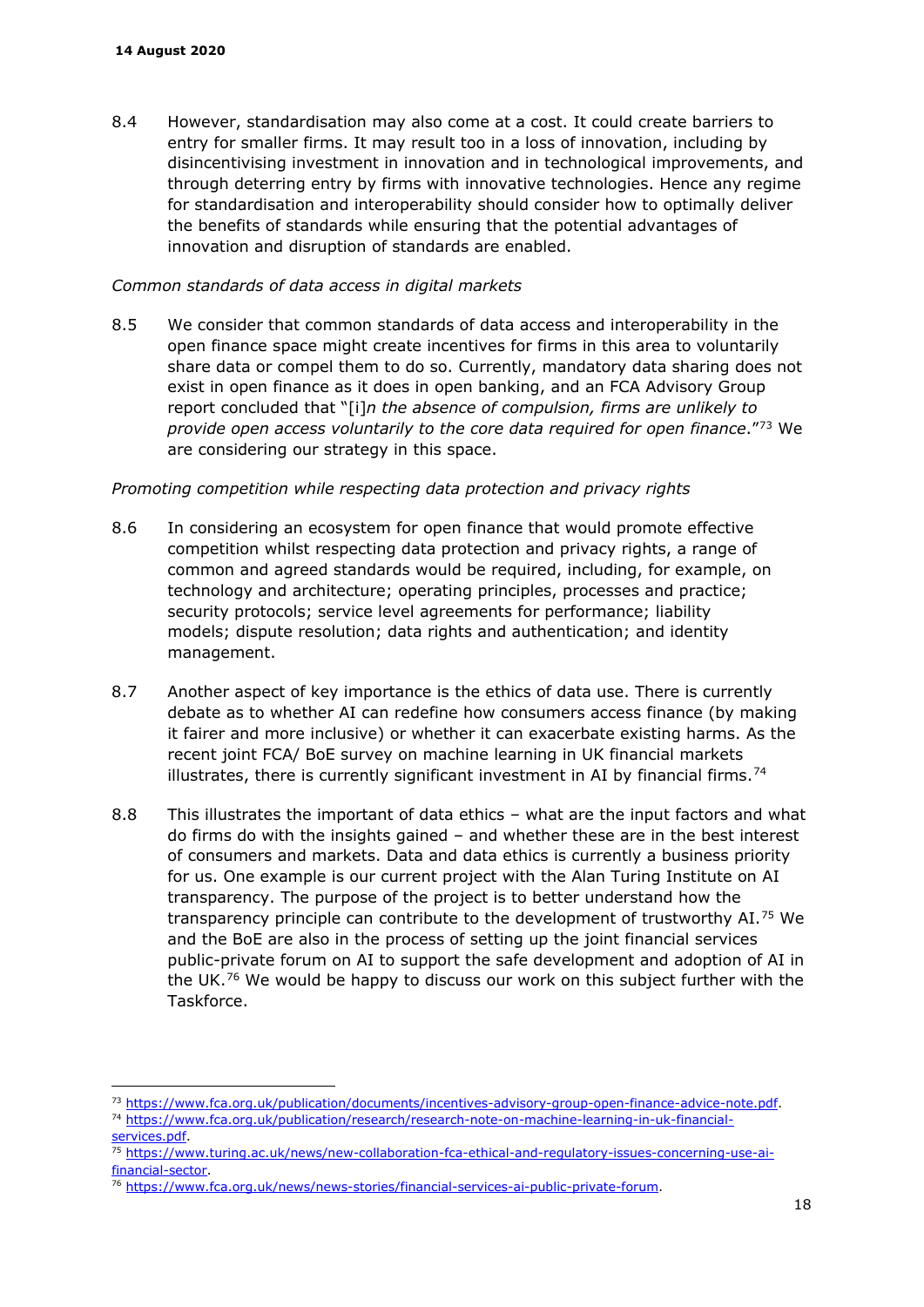8.9 More broadly, financial services are dependent on a multitude of different infrastructures, nationally and internationally.<sup>[77](#page-18-1)</sup> How they all interconnect so they are truly interoperable and harmonised is key to the resilience, financial stability, competition and innovation of the UK's financial services.

#### *Structural intervention*

- 8.10 We do not have specific comments on structural intervention, but we note that a previous CMA report[78](#page-18-2) provided valuable insights related to the process and lessons learnt from the perspective of an authority addressing a structural remedy. In particular, the CMA stressed the time needed for benefits to materialise and the difficulty in quantifying benefits (including the final price paid by consumers), addressing a timeline of main events covering 8 years.
- 8.11 From this, we would observe that if structural intervention were available (notably through divestments), it would be important to be fully aware of the complexity of such remedies. These potential difficulties with structural remedies also highlight the need for effective conduct remedies.

### **Question 9**

*Are tools required to tackle competition problems which relate to a wider group of platforms, including those that have not been found to have SMS?*

- *Should a pro-competition regime enable pre-emptive action (for example where there is a risk of the market tipping)?*
- *What measures, if any, are needed to address information asymmetries and imbalances of power between businesses (such as third-party sellers on marketplaces and providers of apps) and platforms?*
- *What measures, if any, are needed to enable consumers to exert more control over use of their data?*
- *What role (if any) is there for open or common standards or interoperability to promote competition and innovation across digital markets? In which markets or types of markets? What form should these take?*
- <span id="page-18-0"></span>9.1 We envisage two issues in relation to scope: (1) how are digital platforms themselves defined;<sup>79</sup> and (2) to what extent is SMS "key" to the application of a forward-looking regime? If the net is cast too narrowly, then there could be many businesses or markets that have characteristics of digital platforms that may not be covered by the Taskforce's activities. There is also a need to tackle and preempt competition issues in a wider group of platforms, including those that have not been found to have SMS. How this could be monitored and enforced needs

<span id="page-18-1"></span><sup>77</sup> Those within the financial services ecosystem include central bank settlement systems, payments systems operated by the private sector and emerging structures such as central bank digital currencies and cryptoassets that use data. Outside that ecosystem, structures such as cloud provision, 5G and broadband are vital.

<span id="page-18-2"></span><sup>78</sup> [BAA airports: Evaluation of the Competition Commission's 2009 market investigation remedies](https://assets.publishing.service.gov.uk/media/57399d43ed915d152d00000b/evaluation_of_baa__market_investigation_remedies.pdf) (2016).

<span id="page-18-3"></span><sup>79</sup> See footnote [21](#page-3-5) above.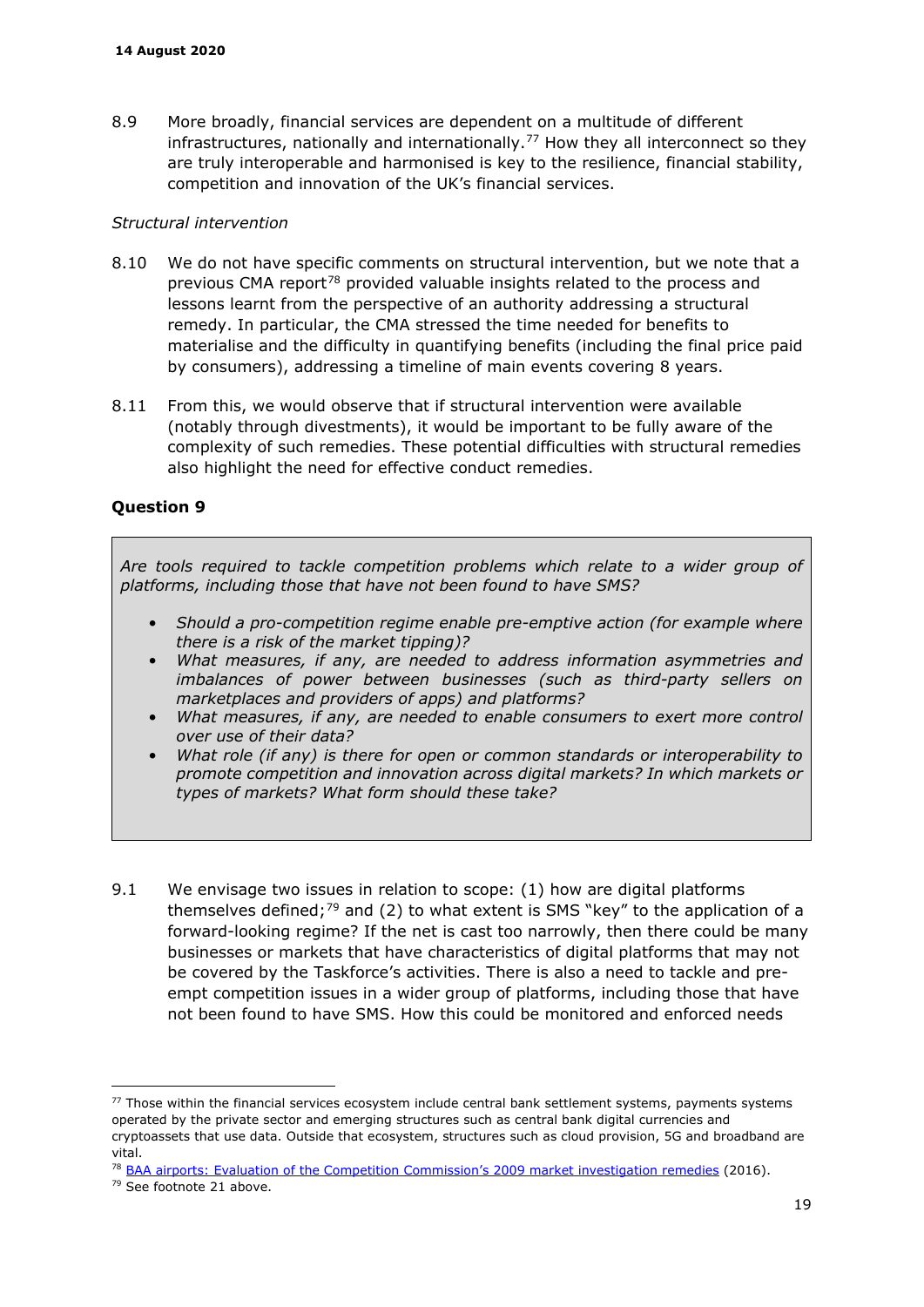careful consideration and we welcome the opportunity to explore that with the Taskforce.

### *Information asymmetries and imbalances of power*

9.2 We consider that two important measures to tackle imbalances of power are data portability and genuine transparency for consumers (for example, tackling excessively lengthy and complex terms and conditions and cookie requirements). These measures can help consumers regain a degree of real choice and can help mitigate the imbalance between platforms with market power and their competitors.

### *Measures needed for consumer control*

9.3 We agree with the Furman Review that it is key for consumers to have transparency and real control over who has access to their data and why. If consumers can be excluded from digital marketplaces/ecosystems purely for declining to share their data, this will have implications both for competition and efficient markets. Governments may need to consider data sovereignty as a strategic aspect of the UK's critical national infrastructure and the benefits, or otherwise, of free trade and data sharing.

### *Open or common standards and interoperability*

9.4 As noted in our response to Question 5, we consider that open or common standards and interoperability are both important measures to increase consumer-side competitive pressures on providers. We would be happy to discuss with the Taskforce the progress we have made on these fronts in our open banking and open finance projects.

### **Procedure and structure of new pro-competition approach**

### **Question 10**

*Are the proposed key characteristics of speed, flexibility, clarity and legal certainty the right ones for a new approach to deliver effective outcomes?*

- 10.1 In our view, the key characteristics of speed, flexibility, clarity and legal certainty proposed by the Taskforce appear reasonable. As noted in the CFI, balancing these characteristics will be challenging. There is an inherent tension between speed and flexibility on the one hand, and clarity and legal certainty on the other.
- 10.2 However, this need not be regarded as a binary choice. As an example of balancing what can appear to be conflicting obligations, we introduced a restriction on the mass marketing of speculative "mini bonds" to retail customers. We said that we thought this gave rise to a significant risk of consumer harm and required immediate action which we undertook using our product intervention powers for a limited period, whilst we consulted on making permanent rules*.*[80](#page-20-0)

<sup>80</sup> [https://www.fca.org.uk/news/press-releases/fca-make-mini-bond-marketing-ban-permanent.](https://www.fca.org.uk/news/press-releases/fca-make-mini-bond-marketing-ban-permanent)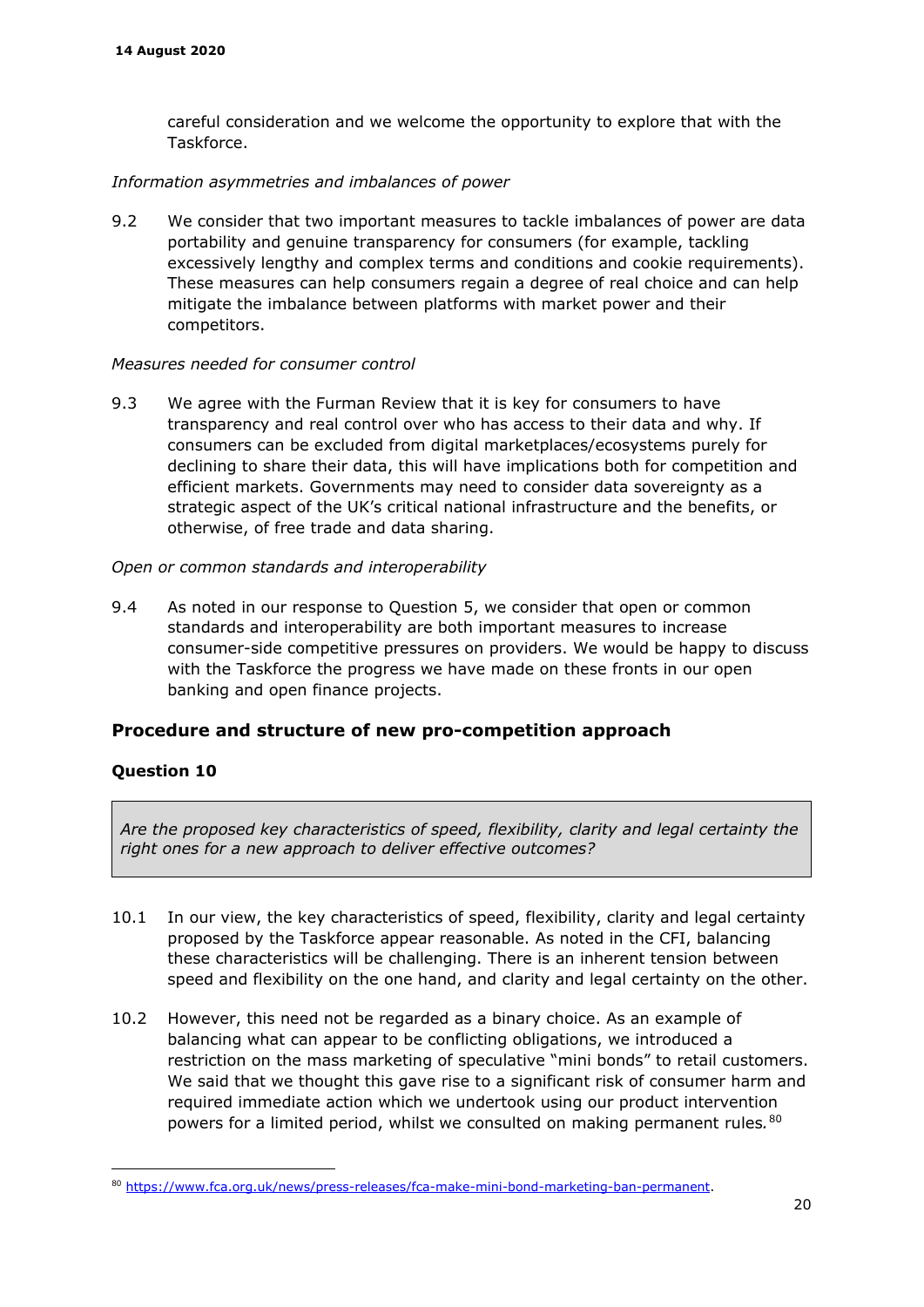We are happy to discuss these particular powers in more detail with the Taskforce.

### **Question 11**

*What factors should the Taskforce consider when assessing the detailed design of the procedural framework – both for designating firms and for imposing a code of conduct and any other remedies – including timeframes and frequency of review, evidentiary thresholds, rights of appeal etc.?* 

- 11.1 We agree that the process and evidentiary thresholds for the different elements outlined (e.g. designation of a firm as SMS, content of a code, investigatory and sanctioning powers) are likely to have strong interdependencies. From our experience, there are a range of factors that will apply to each part of the process and procedures. These include balancing the ability to act quickly with rights to challenge by a firm.
- 11.2 We have a range of intervention powers, which we exercise to advance our statutory objectives. Our use of these powers in urgent cases is set out in our Enforcement Guide. $81$  This explains that we may, for example, impose a requirement that takes place immediately. The Enforcement Guide sets out the type of factors that may be applicable when considering whether to impose an urgent requirement. However, the exercise of these powers is subject to a statutory notice procedure and a right of challenge to the imposition of a requirement by making representations to the FCA's Regulatory Decision Committee or taking action via the Upper Tribunal. Our ability to use these powers is set out in statute.
- 11.3 Our intervention powers are part of our suite of protective measures. We have a range of supervisory and enforcement powers in our regulatory toolkit. Having a variety of options enables us to take the most appropriate regulatory response to any particular set of circumstances. This should be taken into account when deciding on, any framework that is put in place for regulating digital markets.
- 11.4 The main factor that the Taskforce will need to consider is how to impose its procedural framework. Many of the FCA's powers are enshrined in statue, e.g. the power to impose financial penalties. Without a statutory basis for key elements of the framework, enforcement may be challenging.
- 11.5 Other factors the Taskforce will need to consider are unique to the field in which the proposed framework would operate. For example, it will be important to consider how such a framework will apply to parties outside the United Kingdom and which online operators will fall within the scope of code. Careful consideration of international enforcement will, in particular, be key, so that any future regulator can take steps against companies outside the UK. Finally, given the rapid change in the digital world, it will be essential that the framework is reviewed within appropriate timeframes and with sufficient frequency.

<span id="page-20-1"></span><span id="page-20-0"></span><sup>81</sup> [https://www.handbook.fca.org.uk/handbook/EG/8/?view=chapter.](https://www.handbook.fca.org.uk/handbook/EG/8/?view=chapter)